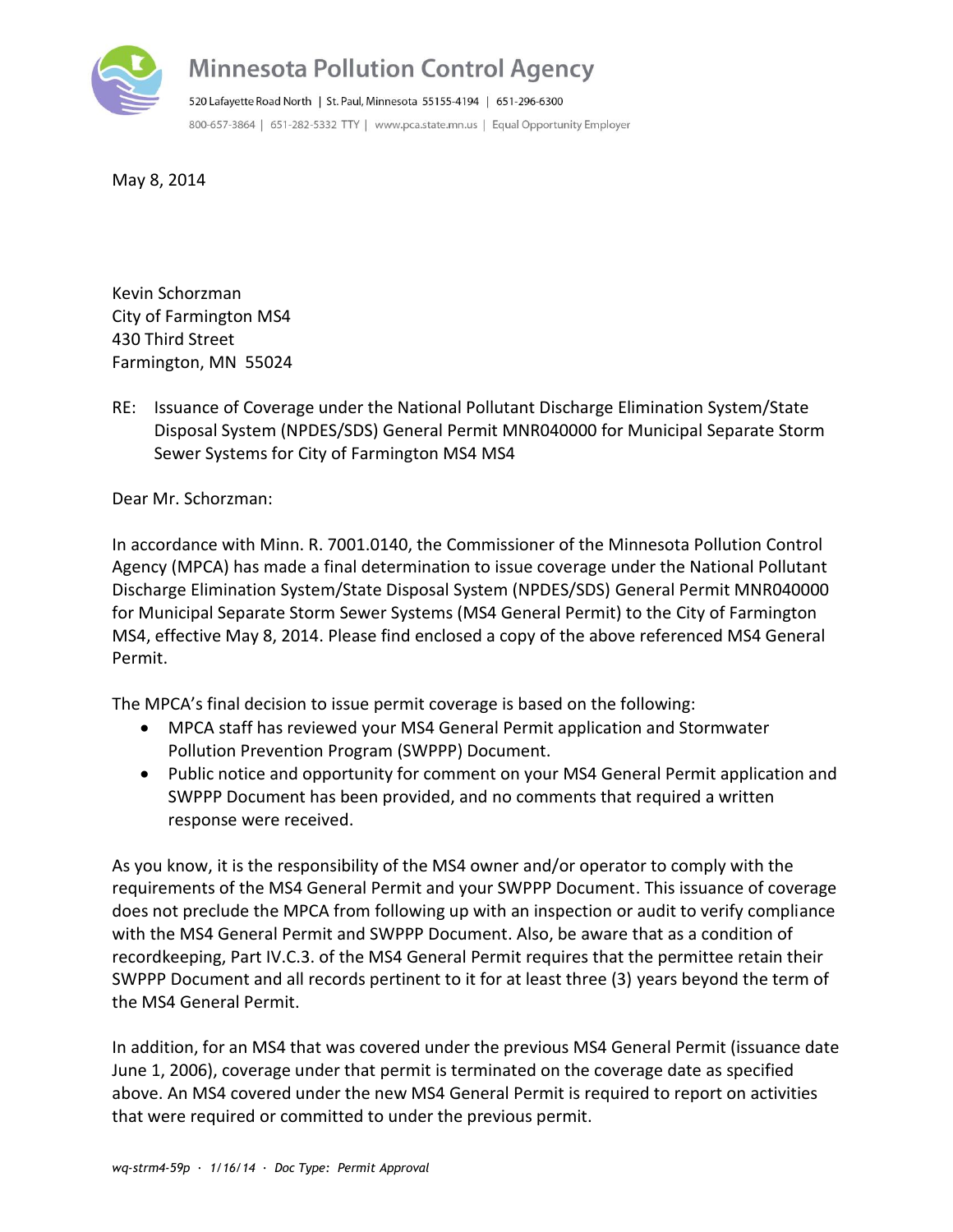City of Farmington MS4 Page 2 May 8, 2014

Finally, the MPCA thanks you for your cooperation in the permitting process. Please retain this letter as documentation of your MS4 General Permit coverage under the NPDES/SDS Permit MNR040000.

Please contact MS4 team member Rachel Stangl at 651-757-2879 with any questions.

Sincerely,

*Duane Duncanson*

*This document has been electronically signed.*

Duane Duncanson Supervisor, Municipal Compliance Unit I St. Paul Office Municipal Division

cc: City of Farmington MS4 file Jennifer Dullum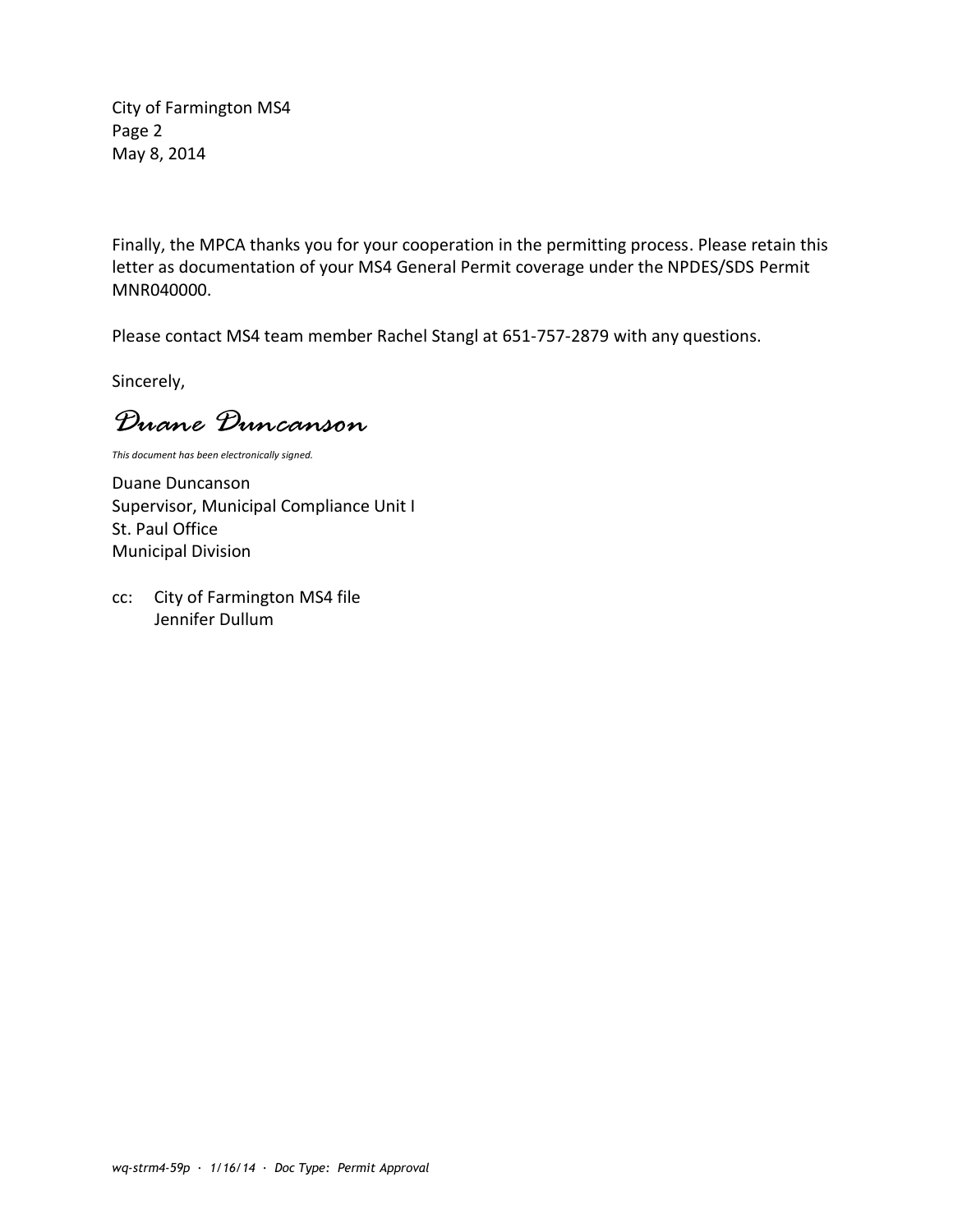

# **MS4 SWPPP Application for Reauthorization**

for the NPDES/SDS General Small Municipal Separate Storm Sewer System (MS4) Permit MNR040000 reissued with an effective date of August 1, 2013 **Stormwater Pollution Prevention Program (SWPPP) Document**

*Doc Type: Permit Application*

**Instructions:** This application is for authorization to discharge stormwater associated with Municipal Separate Storm Sewer Systems (MS4s) under the National Pollutant Discharge Elimination System/State Disposal System (NPDES/SDS) Permit Program. **No fee** is required with the submittal of this application. Please refer to "Example" for detailed instructions found on the Minnesota Pollution Control Agency (MPCA) MS4 website at [http://www.pca.state.mn.us/ms4.](http://www.pca.state.mn.us/ms4)

**Submittal:** This *MS4 SWPPP Application for Reauthorization* form must be submitted electronically via e-mail to the MPCA at [ms4permitprogram.pca@state.mn.us](mailto:ms4permitprogram.pca@state.mn.us) from the person that is duly authorized to certify this form. All questions with an asterisk (\*) are required fields. All applications will be returned if required fields are not completed.

**Questions:** Contact Claudia Hochstein at 651-757-2881 or [claudia.hochstein@state.mn.us,](mailto:claudia.hochstein@state.mn.us) Dan Miller at 651-757-2246 or [daniel.miller@state.mn.us,](mailto:daniel.miller@state.mn.us) or call toll-free at 800-657-3864.

### **General Contact Information** (\*Required fields)

| City of Farmington<br>*MS4 permittee name:                                                                        |            |          | *County: Dakota                |
|-------------------------------------------------------------------------------------------------------------------|------------|----------|--------------------------------|
| (city, county, municipality, government agency or other entity)                                                   |            |          |                                |
| *Mailing address: 430 Third Street                                                                                |            |          |                                |
| *City: Farmington                                                                                                 | *State: MN |          | *Zip code: 55024               |
| *Phone (including area code): 651-280-6800                                                                        |            | *E-mail: | dmcknight@ci.farmington.mn.us  |
| <b>MS4 General contact</b> (with Stormwater Pollution Prevention Program [SWPPP] implementation responsibility)   |            |          |                                |
| Schorzman<br>*Last name:<br>(department head, MS4 coordinator, consultant, etc.)                                  |            |          | *First name: Kevin             |
| *Title: Clty Engineer                                                                                             |            |          |                                |
| *Mailing address: 430 Third Street                                                                                |            |          |                                |
| *City: Farmington                                                                                                 | *State: MN |          | *Zip code: 55024               |
| *Phone (including area code): 651-280-6841                                                                        |            | *E-mail: | kschorzman@ci.farmington.mn.us |
| <b>Preparer information</b> (complete if SWPPP application is prepared by a party other than MS4 General contact) |            |          |                                |
| Dullum<br>Last name:                                                                                              |            |          | First name: Jennifer           |
| (department head, MS4 coordinator, consultant, etc.)                                                              |            |          |                                |
| Natural Resource Specialist<br>Title:                                                                             |            |          |                                |
|                                                                                                                   |            |          |                                |
| Mailing address: 430 Third Street                                                                                 |            |          |                                |
| Farmington<br>City:                                                                                               | State: MN  |          | Zip code: 55024                |

### **Verification**

- 1. I seek to continue discharging stormwater associated with a small MS4 after the effective date of this Permit, and shall submit this *MS4 SWPPP Application for Reauthorization* form, in accordance with the schedule in Appendix A, Table 1, with the SWPPP document completed in accordance with the Permit (Part II.D.).  $\boxtimes$  Yes
- 2. I have read and understand the NPDES/SDS MS4 General Permit and certify that we intend to comply with all requirements of the Permit.  $\boxtimes$  Yes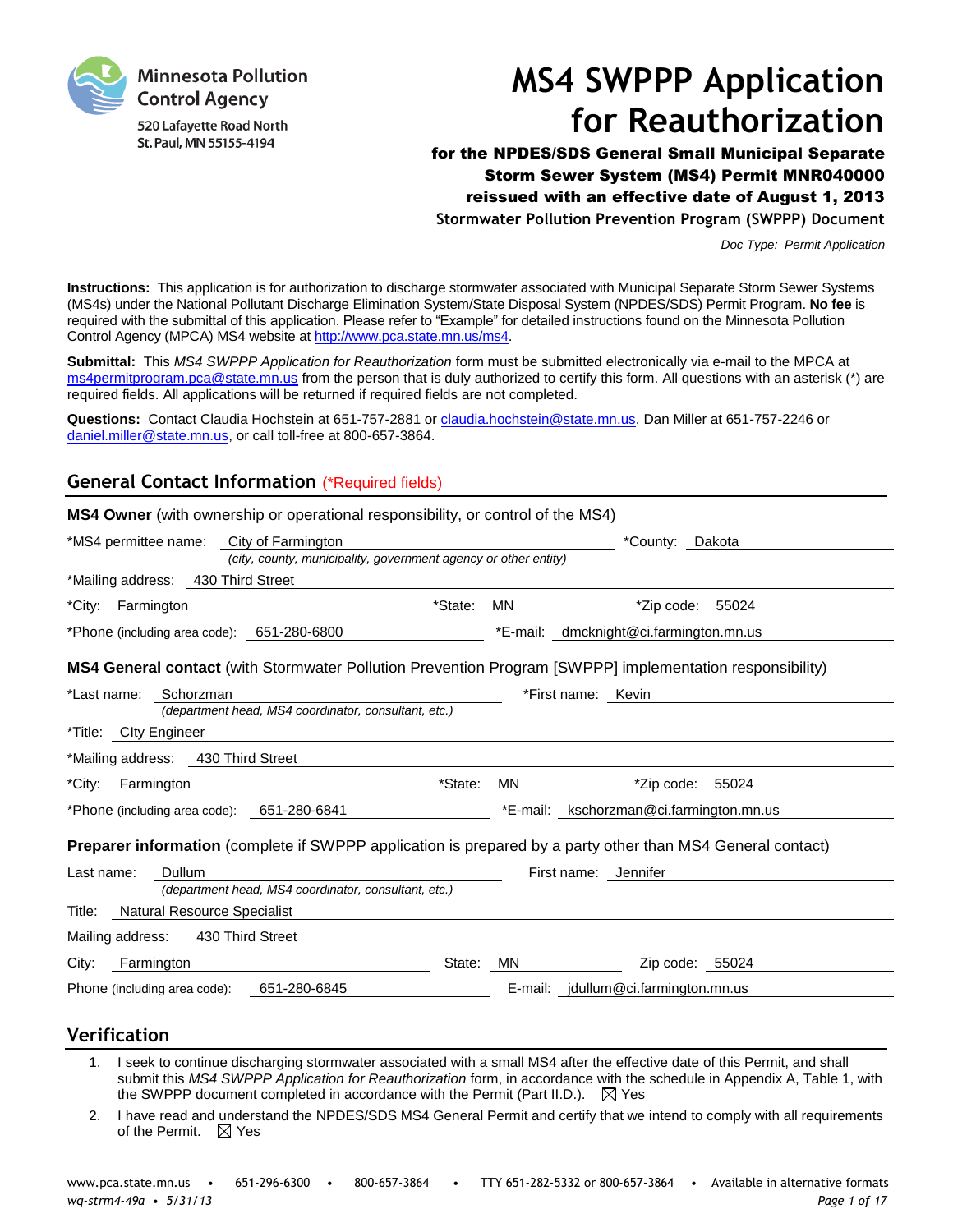### **Certification** (All fields are required)

Yes - *I certify under penalty of law that this document and all attachments were prepared under my direction or supervision*   $\boxtimes$ *in accordance with a system designed to assure that qualified personnel properly gathered and evaluated the information submitted.*

*I certify that based on my inquiry of the person, or persons, who manage the system, or those persons directly responsible for gathering the information, the information submitted is, to the best of my knowledge and belief, true, accurate, and complete.*

*I am aware that there are significant penalties for submitting false information, including the possibility of civil and criminal penalties.*

This certification is required by Minn. Stat. §§ 7001.0070 and 7001.0540. The authorized person with overall, MS4 legal responsibility must certify the application (principal executive officer or a ranking elected official).

By typing my name in the following box, I certify the above statements to be true and correct, to the best of my knowledge, and that this information can be used for the purpose of processing my application.

| Name: David McKnight                      |                                                                              |                                       |                 |  |
|-------------------------------------------|------------------------------------------------------------------------------|---------------------------------------|-----------------|--|
|                                           | (This document has been electronically signed)                               |                                       |                 |  |
| Title: City Administrator                 |                                                                              | Date ( $mm/dd/yyy$ ): 12-31-2013      |                 |  |
| Mailing address: 430 Third Street         |                                                                              |                                       |                 |  |
| City: Farmington                          |                                                                              | State:<br>MN                          | Zip code: 55024 |  |
| Phone (including area code): 651-280-6801 |                                                                              | E-mail: dmcknight@ci.farmington.mn.us |                 |  |
|                                           | <b>Note:</b> The application will not be<br>processed without certification. |                                       |                 |  |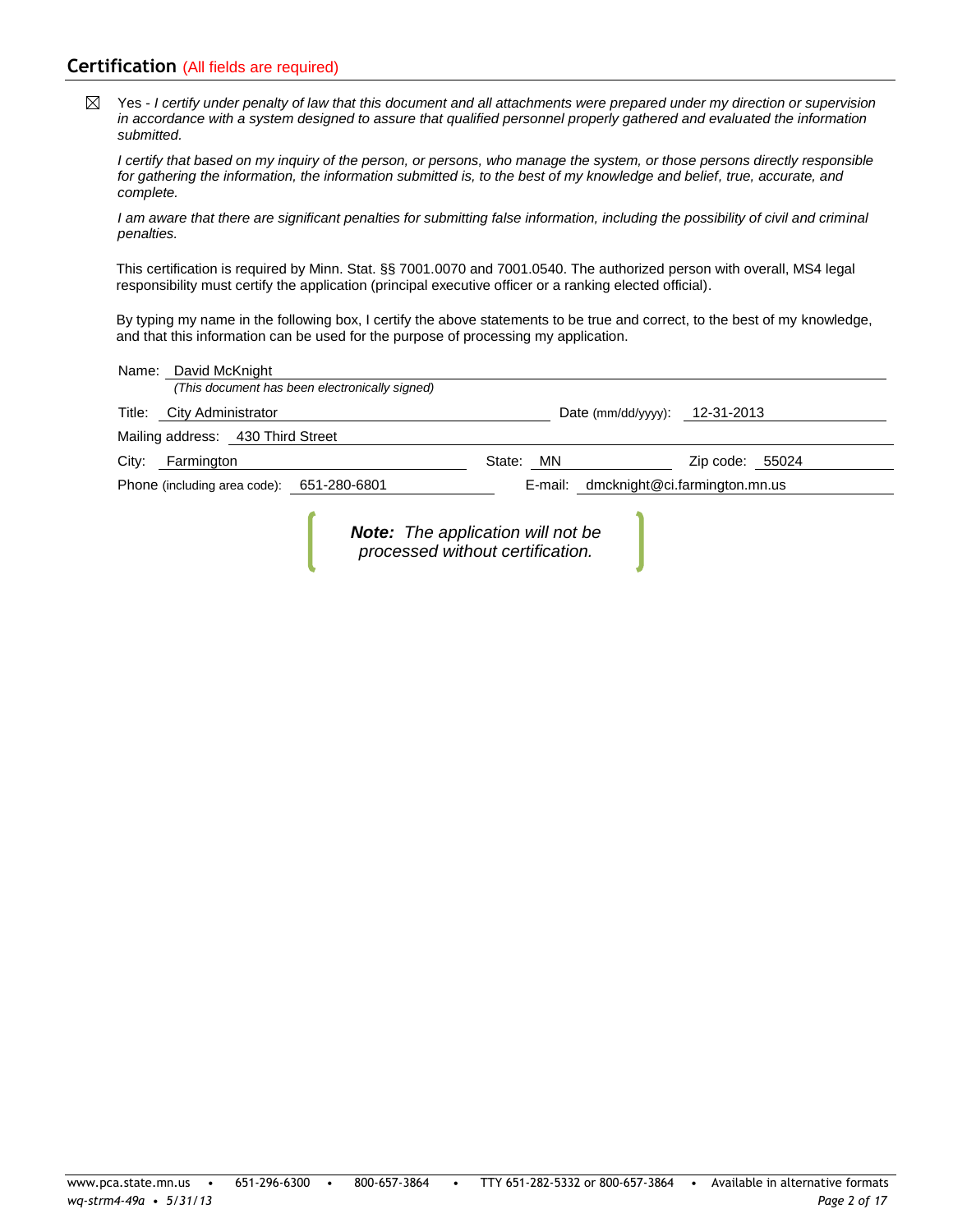### **I. Partnerships: (Part II.D.1)**

A. List the **regulated small MS4(s)** with which you have established a partnership in order to satisfy one or more requirements of this Permit. Indicate which Minimum Control Measure (MCM) requirements or other program components that each partnership helps to accomplish (List all that apply). Check the box below if you currently have no established partnerships with other regulated MS4s. If you have more than five partnerships, hit the tab key after the last line to generate a new row.

 $\boxtimes$  No partnerships with regulated small MS4s

| Name and description of partnership | <b>MCM/Other permit requirements involved</b> |
|-------------------------------------|-----------------------------------------------|
|                                     |                                               |
|                                     |                                               |
|                                     |                                               |
|                                     |                                               |
|                                     |                                               |

B. If you have additional information that you would like to communicate about your partnerships with other regulated small MS4(s), provide it in the space below, or include an attachment to the SWPPP Document, with the following file naming convention: *MS4NameHere\_Partnerships.*

### **II. Description of Regulatory Mechanisms: (Part II.D.2)**

### **Illicit discharges**

A. Do you have a regulatory mechanism(s) that effectively prohibits non-stormwater discharges into your small MS4, except those non-stormwater discharges authorized under the Permit (Part III.D.3.b.)?  $\boxtimes$  Yes  $\Box$  No

### 1. If **yes:**

a. Check which *type* of regulatory mechanism(s) your organization has (check all that apply):

| $\boxtimes$ Ordinance   | $\Box$ Contract language |
|-------------------------|--------------------------|
| $\Box$ Policy/Standards | $\Box$ Permits           |
| $\Box$ Rules            |                          |
| $\Box$ Other, explain:  |                          |
|                         |                          |

b. Provide either a direct link to the mechanism selected above or attach it as an electronic document to this form; or if your regulatory mechanism is either an Ordinance or a Rule, you may provide a citation: Citation:

Direct link:

http://sterlingcodifiers.com/codebook/index.php?book\_id=463&section\_id=183277

Check here if attaching an electronic copy of your regulatory mechanism, with the following file naming convention: *MS4NameHere\_IDDEreg.*

2. If **no:**

Describe the tasks and corresponding schedules that will be taken to assure that, within 12 months of the date permit coverage is extended, this permit requirement is met: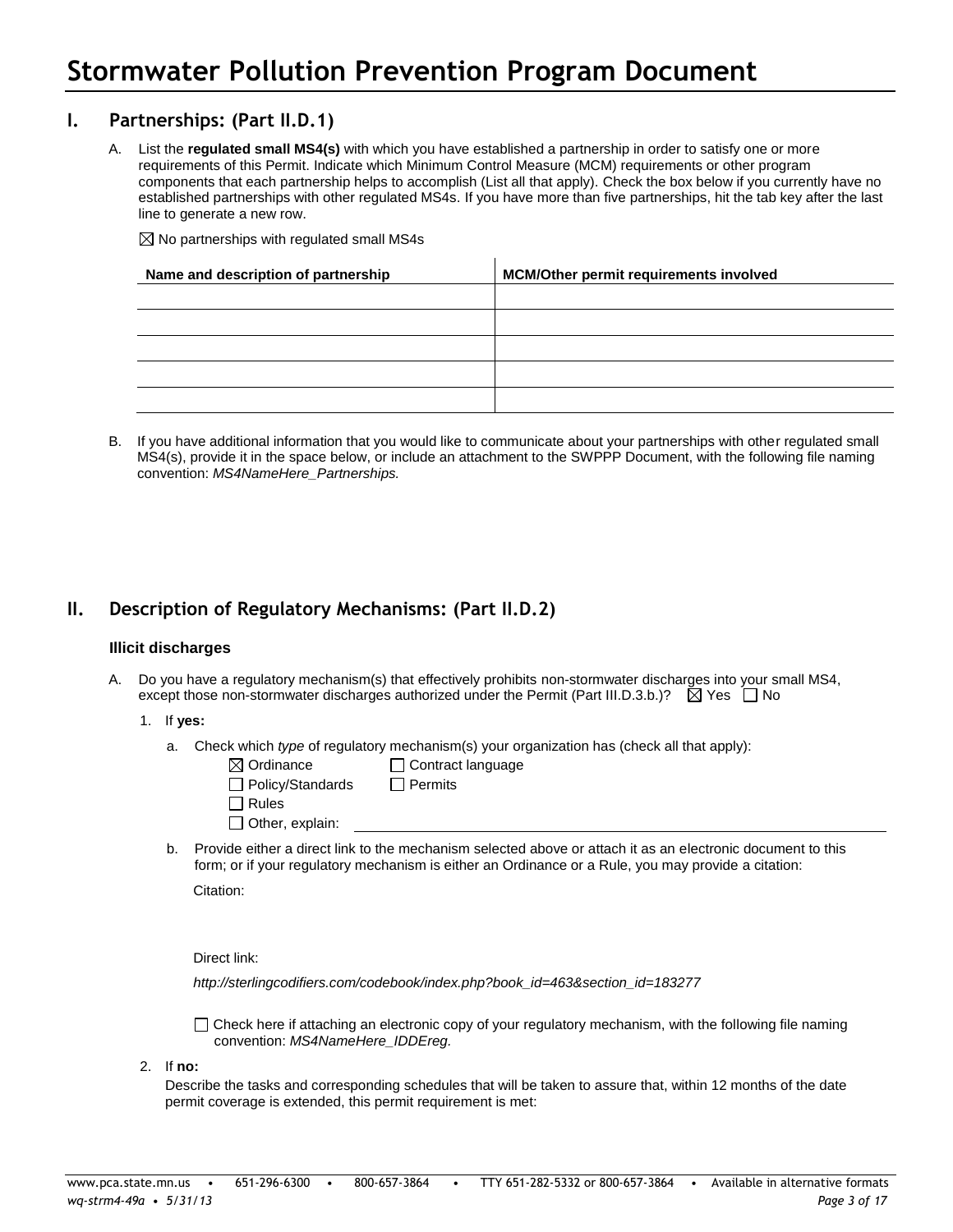### **Construction site stormwater runoff control**

- A. Do you have a regulatory mechanism(s) that establishes requirements for erosion and sediment controls and waste controls?  $\boxtimes$  Yes  $\Box$  No
	- 1. If **yes:**
		- a. Check which *type* of regulatory mechanism(s) your organization has (check all that apply):
			- $\boxtimes$  Ordinance  $\boxtimes$  Contract language  $\boxtimes$  Policy/Standards  $\Box$  Permits  $\Box$  Rules
			- $\Box$  Other, explain:
		- b. Provide either a direct link to the mechanism selected above or attach it as an electronic document to this form; or if your regulatory mechanism is either an Ordinance or a Rule, you may provide a citation:

Citation:

Direct link:

http://sterlingcodifiers.com/codebook/index.php?book\_id=463&section\_id=454500

http://sterlingcodifiers.com/codebook/index.php?book\_id=463&section\_id=880082

 $\boxtimes$  Check here if attaching an electronic copy of your regulatory mechanism, with the following file naming convention: *MS4NameHere\_CSWreg.*

B. Is your regulatory mechanism at least as stringent as the MPCA general permit to Discharge Stormwater Associated with Construction Activity (as of the effective date of the MS4 Permit)?  $\Box$  Yes  $\boxtimes$  No

If you answered **yes** to the above question, proceed to C.

If you answered **no** to either of the above permit requirements listed in A. or B., describe the tasks and corresponding schedules that will be taken to assure that, within 12 months of the date permit coverage is extended, these permit requirements are met:

*The City will update the Engineering Guidelines to be at least a stringent as the MPCA CSW Permit. This effort will be completed within 12 months of the date permit coverage is extended.*

- C. Answer **yes** or **no** to indicate whether your regulatory mechanism(s) requires owners and operators of construction activity to develop site plans that incorporate the following erosion and sediment controls and waste controls as described in the Permit (Part III.D.4.a.(1)-(8)), and as listed below:
	- 1. Best Management Practices (BMPs) to minimize erosion.  $\boxtimes$  Yes  $\Box$  No 2. BMPs to minimize the discharge of sediment and other pollutants.  $\boxtimes$  Yes  $\Box$  No 3. BMPs for dewatering activities.  $\boxtimes$  Yes  $\Box$  No 4. Site inspections and records of rainfall events  $\Box$  Yes  $\boxtimes$  No 5. BMP maintenance  $\boxtimes$  Yes  $\Box$  No 6. Management of solid and hazardous wastes on each project site.  $\Box$  Yes  $\boxtimes$  No 7. Final stabilization upon the completion of construction activity, including the use of perennial vegetative cover on all exposed soils or other equivalent means.  $\boxtimes$  Yes  $\Box$  No
		- 8. Criteria for the use of temporary sediment basins.  $\boxtimes$  Yes  $\Box$  No

If you answered **no** to any of the above permit requirements, describe the tasks and corresponding schedules that will be taken to assure that, within 12 months of the date permit coverage is extended, these permit requirements are met:

*The City will update our regulatory mechanism so that site plan requirements include site inspections and rainfall*  records; and management of solid and hazardous waste. This effort will be completed within 12 months of the date *permit coverage is extended.* 

#### **Post-construction stormwater management**

- A. Do you have a regulatory mechanism(s) to address post-construction stormwater management activities?  $\boxtimes$  Yes  $\Box$  No
	- 1. If **yes:**
		- a. Check which *type* of regulatory mechanism(s) your organization has (check all that apply):
			- $\boxtimes$  Ordinance  $\boxtimes$  Contract language  $\boxtimes$  Policy/Standards  $\Box$  Permits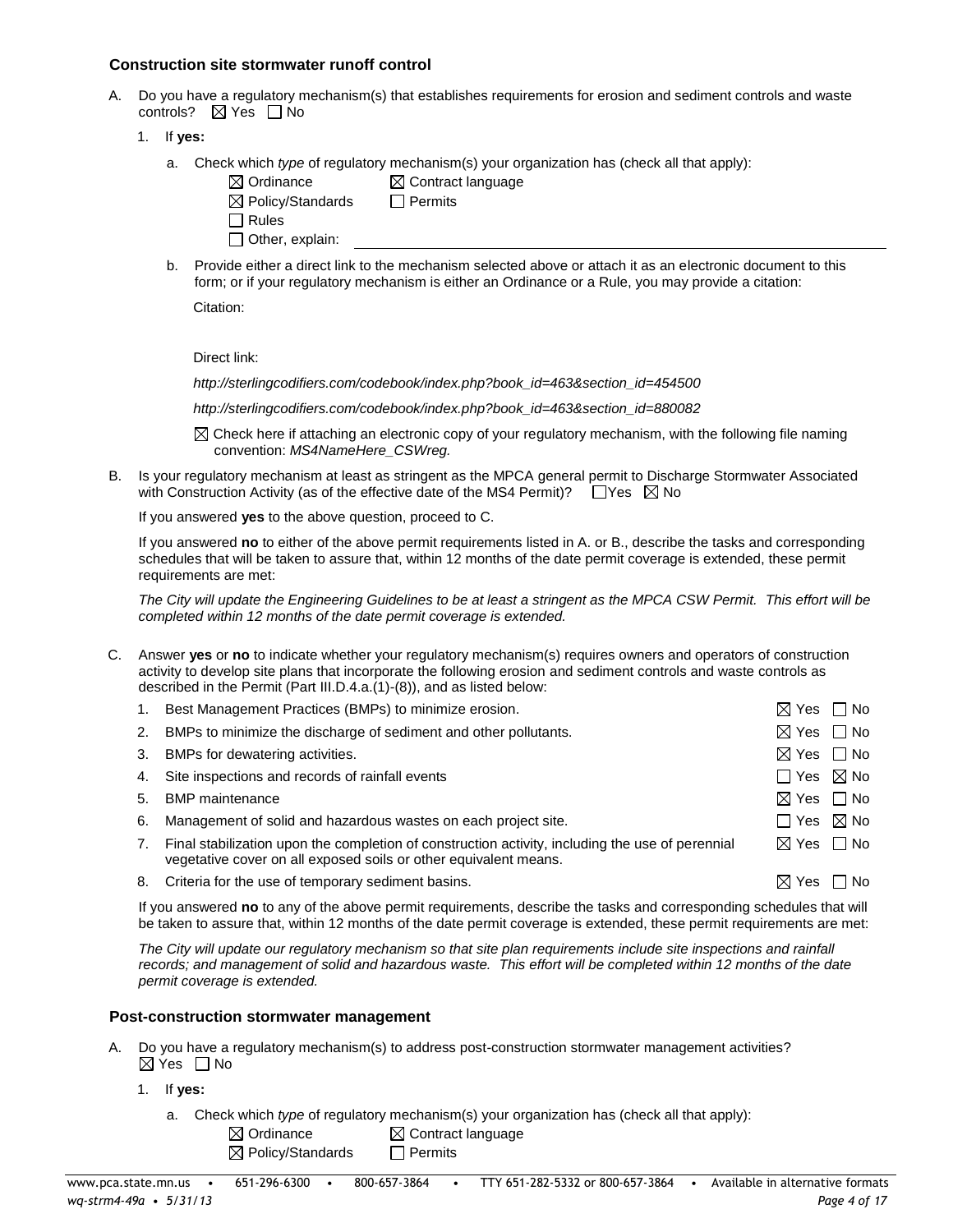$\Box$  Rules Other, explain:

b. Provide either a direct link to the mechanism selected above or attach it as an electronic document to this form; or if your regulatory mechanism is either an Ordinance or a Rule, you may provide a citation:

Citation:

Direct link:

http://sterlingcodifiers.com/codebook/index.php?book\_id=463&section\_id=880082

*http://sterlingcodifiers.com/codebook/index.php?book\_id=463&section\_id=454500* 

 $\boxtimes$  Check here if attaching an electronic copy of your regulatory mechanism, with the following file naming convention: *MS4NameHere\_PostCSWreg.*

- B. Answer **yes** or **no** below to indicate whether you have a regulatory mechanism(s) in place that meets the following requirements as described in the Permit (Part III.D.5.a.):
	- 1. **Site plan review:** Requirements that owners and/or operators of construction activity submit site plans with post-construction stormwater management BMPs to the permittee for review and approval, prior to start of construction activity.  $\boxtimes$  Yes  $\Box$  No
	- 2. **Conditions for post construction stormwater management:** Requires the use of any combination of BMPs, with highest preference given to Green Infrastructure techniques and practices (e.g., infiltration, evapotranspiration, reuse/harvesting, conservation design, urban forestry, green roofs, etc.), necessary to meet the following conditions on the site of a construction activity to the Maximum Extent Practicable (MEP):
		- a. For new development projects no net increase from pre-project conditions (on an annual average basis) of:  $\Box$  Yes  $\boxtimes$  No
			- 1) Stormwater discharge volume, unless precluded by the stormwater management limitations in the Permit (Part III.D.5.a(3)(a)).
			- 2) Stormwater discharges of Total Suspended Solids (TSS).
			- 3) Stormwater discharges of Total Phosphorus (TP).
		- b. For redevelopment projects a net reduction from pre-project conditions (on an annual average basis) of:  $\Box$  Yes  $\boxtimes$  No
			- 1) Stormwater discharge volume, unless precluded by the stormwater management limitations in the Permit (Part III.D.5.a(3)(a)).
			- 2) Stormwater discharges of TSS.
			- 3) Stormwater discharges of TP.

#### 3. **Stormwater management limitations and exceptions:**

a. Limitations

|    | Limitations                                                                                                                                                                                                                                                                                                                                                                                                                                                                                                                           |                           |                  |
|----|---------------------------------------------------------------------------------------------------------------------------------------------------------------------------------------------------------------------------------------------------------------------------------------------------------------------------------------------------------------------------------------------------------------------------------------------------------------------------------------------------------------------------------------|---------------------------|------------------|
| 1) | Prohibit the use of infiltration techniques to achieve the conditions for post-construction<br>stormwater management in the Permit (Part III.D.5.a(2)) when the infiltration structural<br>stormwater BMP will receive discharges from, or be constructed in areas:                                                                                                                                                                                                                                                                   | $\Box$ Yes $\boxtimes$ No |                  |
|    | Where industrial facilities are not authorized to infiltrate industrial stormwater under<br>a)<br>an NPDES/SDS Industrial Stormwater Permit issued by the MPCA.<br>Where vehicle fueling and maintenance occur.<br>b)<br>With less than three (3) feet of separation distance from the bottom of the<br>C)<br>infiltration system to the elevation of the seasonally saturated soils or the top of<br>bedrock.<br>Where high levels of contaminants in soil or groundwater will be mobilized by the<br>d)<br>infiltrating stormwater. |                           |                  |
| 2) | Restrict the use of infiltration techniques to achieve the conditions for post-construction<br>stormwater management in the Permit (Part III.D.5.a(2)), without higher engineering<br>review, sufficient to provide a functioning treatment system and prevent adverse<br>impacts to groundwater, when the infiltration device will be constructed in areas:                                                                                                                                                                          | Yes                       | $\boxtimes$ No   |
|    | With predominately Hydrologic Soil Group D (clay) soils.<br>a)<br>Within 1,000 feet up-gradient, or 100 feet down-gradient of active karst features.<br>b)<br>Within a Drinking Water Supply Management Area (DWSMA) as defined in Minn.<br>C)<br>R. 4720.5100, subp. 13.<br>Where soil infiltration rates are more than 8.3 inches per hour.<br>d)                                                                                                                                                                                   |                           |                  |
| 3) | For linear projects where the lack of right-of-way precludes the installation of volume<br>control practices that meet the conditions for post-construction stormwater management                                                                                                                                                                                                                                                                                                                                                     | Yes                       | $\bowtie$<br>No. |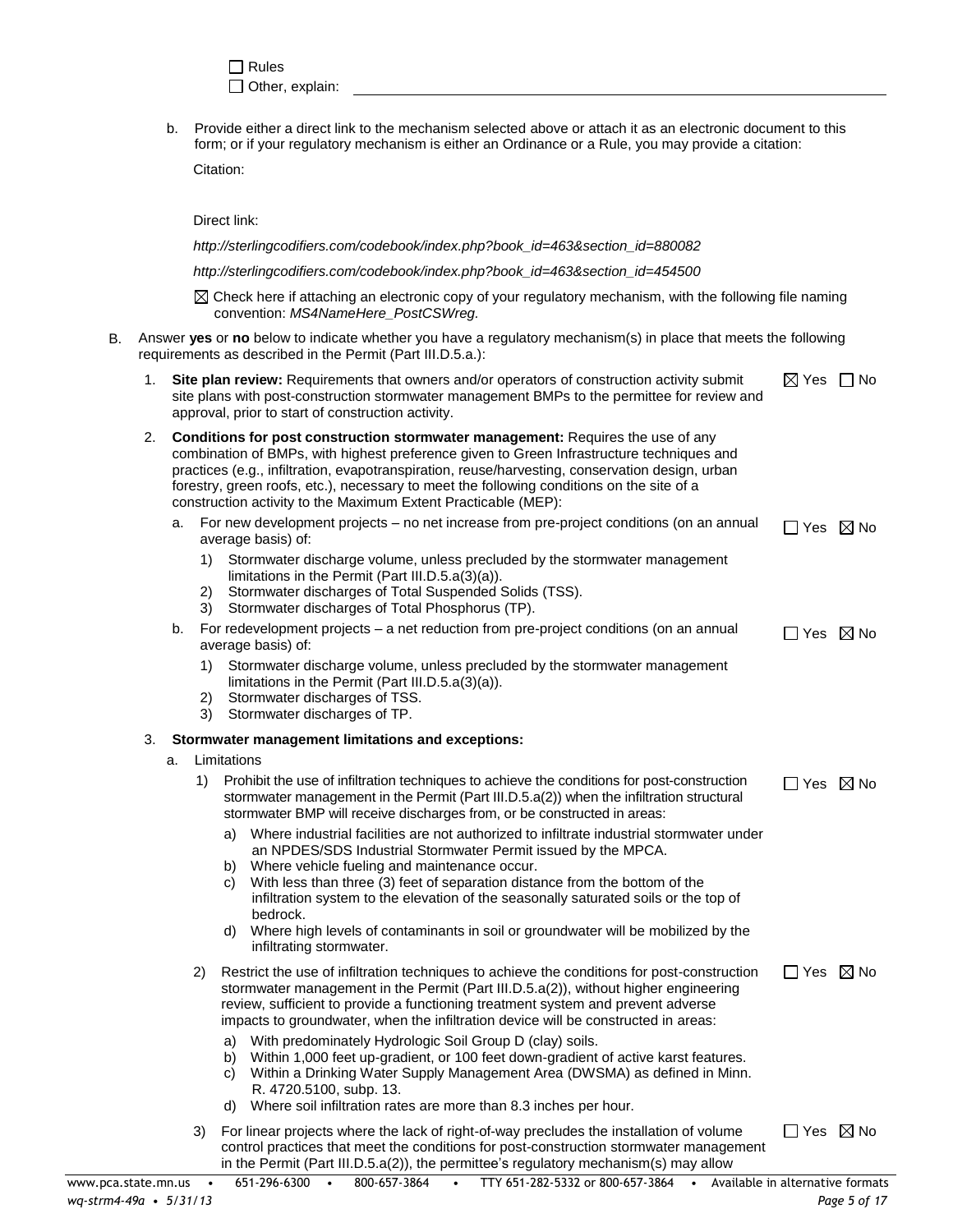exceptions as described in the Permit (Part III.D.5.a(3)(b)). The permittee's regulatory mechanism(s) shall ensure that a reasonable attempt be made to obtain right-of-way during the project planning process.

| 4. |    |          | <b>Mitigation provisions:</b> The permittee's regulatory mechanism(s) shall ensure that any<br>stormwater discharges of TSS and/or TP not addressed on the site of the original construction<br>activity are addressed through mitigation and, at a minimum, shall ensure the following<br>requirements are met:                                                                                                                                                                                                                                                                                                                                                                                                                                  |                           |  |
|----|----|----------|---------------------------------------------------------------------------------------------------------------------------------------------------------------------------------------------------------------------------------------------------------------------------------------------------------------------------------------------------------------------------------------------------------------------------------------------------------------------------------------------------------------------------------------------------------------------------------------------------------------------------------------------------------------------------------------------------------------------------------------------------|---------------------------|--|
|    | a. | 1)<br>2) | Mitigation project areas are selected in the following order of preference:<br>Locations that yield benefits to the same receiving water that receives runoff from the<br>original construction activity.<br>Locations within the same Minnesota Department of Natural Resource (DNR)<br>catchment area as the original construction activity.                                                                                                                                                                                                                                                                                                                                                                                                    | $\Box$ Yes $\boxtimes$ No |  |
|    |    | 3)<br>4) | Locations in the next adjacent DNR catchment area up-stream<br>Locations anywhere within the permittee's jurisdiction.                                                                                                                                                                                                                                                                                                                                                                                                                                                                                                                                                                                                                            |                           |  |
|    | b. |          | Mitigation projects must involve the creation of new structural stormwater BMPs or the<br>retrofit of existing structural stormwater BMPs, or the use of a properly designed regional<br>structural stormwater BMP.                                                                                                                                                                                                                                                                                                                                                                                                                                                                                                                               | $\Box$ Yes $\boxtimes$ No |  |
|    | c. |          | Routine maintenance of structural stormwater BMPs already required by this permit cannot<br>be used to meet mitigation requirements of this part.                                                                                                                                                                                                                                                                                                                                                                                                                                                                                                                                                                                                 | $\Box$ Yes $\boxtimes$ No |  |
|    | d. |          | Mitigation projects shall be completed within 24 months after the start of the original<br>construction activity.                                                                                                                                                                                                                                                                                                                                                                                                                                                                                                                                                                                                                                 | $\Box$ Yes $\boxtimes$ No |  |
|    | е. |          | The permittee shall determine, and document, who will be responsible for long-term<br>maintenance on all mitigation projects of this part.                                                                                                                                                                                                                                                                                                                                                                                                                                                                                                                                                                                                        | $\Box$ Yes $\boxtimes$ No |  |
|    | f. |          | If the permittee receives payment from the owner and/or operator of a construction activity<br>for mitigation purposes in lieu of the owner or operator of that construction activity meeting<br>the conditions for post-construction stormwater management in Part III.D.5.a(2), the<br>permittee shall apply any such payment received to a public stormwater project, and all<br>projects must be in compliance with Part III.D.5. $a(4)(a)-(e)$ .                                                                                                                                                                                                                                                                                             | $\Box$ Yes $\boxtimes$ No |  |
| 5. |    |          | Long-term maintenance of structural stormwater BMPs: The permittee's regulatory<br>mechanism(s) shall provide for the establishment of legal mechanisms between the permittee<br>and owners or operators responsible for the long-term maintenance of structural stormwater<br>BMPs not owned or operated by the permittee, that have been implemented to meet the<br>conditions for post-construction stormwater management in the Permit (Part III.D.5.a(2)). This<br>only includes structural stormwater BMPs constructed after the effective date of this permit and<br>that are directly connected to the permittee's MS4, and that are in the permittee's jurisdiction.<br>The legal mechanism shall include provisions that, at a minimum: |                           |  |
|    | a. |          | Allow the permittee to conduct inspections of structural stormwater BMPs not owned or<br>operated by the permittee, perform necessary maintenance, and assess costs for those<br>structural stormwater BMPs when the permittee determines that the owner and/or operator<br>of that structural stormwater BMP has not conducted maintenance.                                                                                                                                                                                                                                                                                                                                                                                                      | $\Box$ Yes $\boxtimes$ No |  |
|    | b. |          | Include conditions that are designed to preserve the permittee's right to ensure maintenance<br>responsibility, for structural stormwater BMPs not owned or operated by the permittee, when<br>those responsibilities are legally transferred to another party.                                                                                                                                                                                                                                                                                                                                                                                                                                                                                   | $\Box$ Yes $\boxtimes$ No |  |
|    | c. |          | Include conditions that are designed to protect/preserve structural stormwater BMPs and<br>site features that are implemented to comply with the Permit (Part III.D.5.a(2)). If site<br>configurations or structural stormwater BMPs change, causing decreased structural<br>stormwater BMP effectiveness, new or improved structural stormwater BMPs must be<br>implemented to ensure the conditions for post-construction stormwater management in the<br>Permit (Part III.D.5.a(2)) continue to be met.                                                                                                                                                                                                                                        | $\Box$ Yes $\boxtimes$ No |  |

If you answered **no** to any of the above permit requirements, describe the tasks and corresponding schedules that will be taken to assure that, within twelve (12) months of the date permit coverage is extended, these permit requirements are met:

*B.2.a., B.2.b: The City already manages for volume but will amend the current regulatory mechanism to include Permit related Tss and TP control requirements. The City will share a draft of the ordinance with the Vermillion River Watershed, before final City approval. This effort will be completed within 12 months of the date permit coverage is extended.* 

*B.3.a.1: The City will amend the current regulatory mechanism to address infiltration where high levels of contamination could occur in soil or groundwater. This effort will be completed within 12 months of the date permit coverage is extended.* 

*B.3.a.2: The City will amend the current regulatory mechanism to address infiltration rates that are more than 8.3 inches per hour. This effort will be completed within 12 months of the date permit coverage is extended.*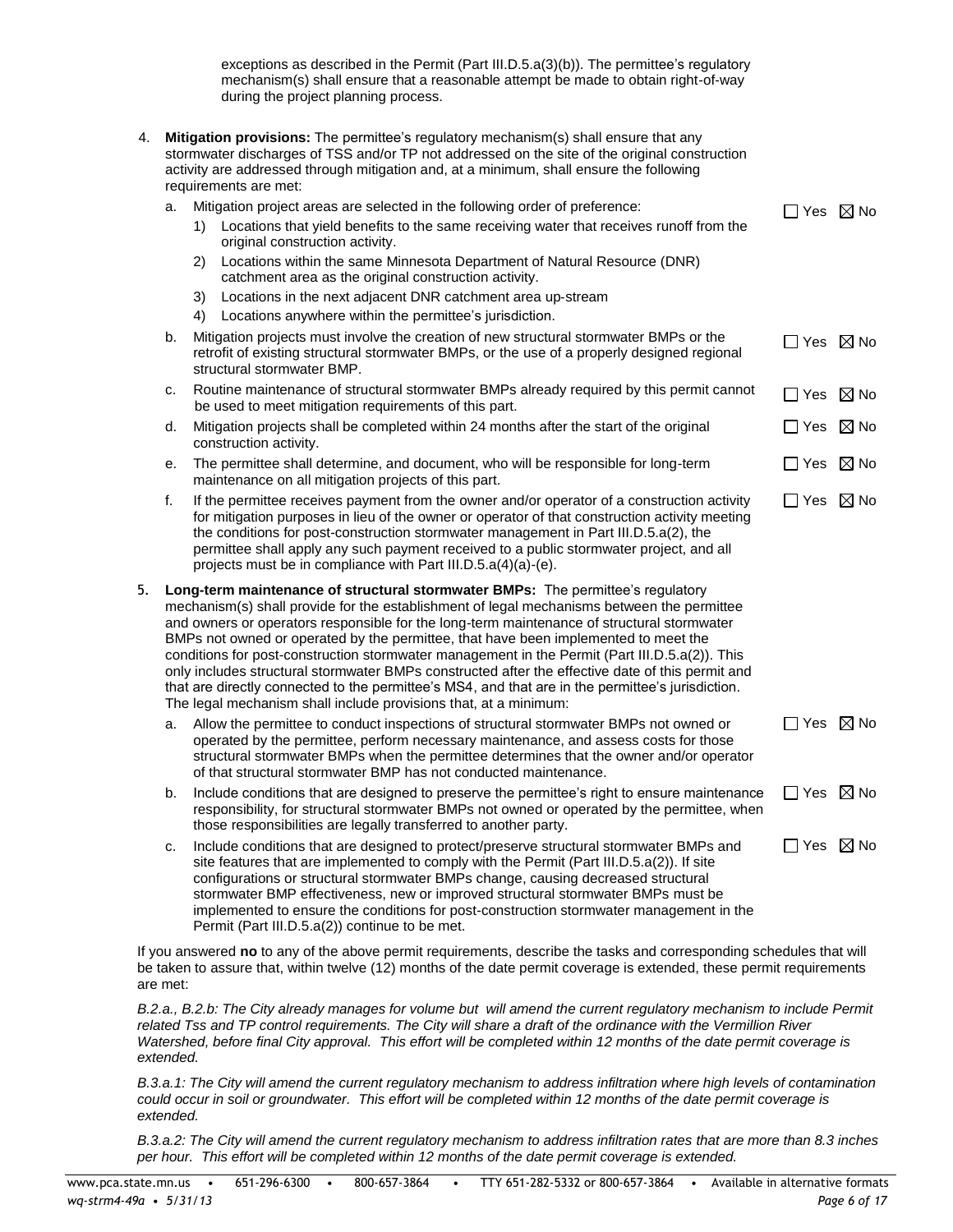*B.3.a.3: The City will amend the current regulatory mechansim to include the exceptions for linear projects as stated in the Permit. This effort will be completed within 12 months of the date permit coverage is extended.* 

*B.4.a-f: The City will amend the current regulatory mechanism to include Permit requirements related to mitigation provisions. This effort will be completed within 12 months of the date permit coverage is extended.* 

*B.5.a-c: The City will amend the current regulatory mechanism to include Permit requirements related to long-term maintenance of structural stormwater BMPs directly connected to the City's storm sewer system and not owned or operated by the City. This effort will be completed within 12 months of the date permit coverage is extended.* 

### **III. Enforcement Response Procedures (ERPs): (Part II.D.3)**

- A. Do you have existing ERPs that satisfy the requirements of the Permit (Part III.B.)?  $\square$  Yes  $\boxtimes$  No
	- 1. If **yes**, attach them to this form as an electronic document, with the following file naming convention: *MS4NameHere\_ERPs.*
	- 2. If **no**, describe the tasks and corresponding schedules that will be taken to assure that, with twelve (12) months of the date permit coverage is extended, these permit requirements are met:

*Appropriate departments within the City will approve written procedures, consistant with current policies and ordinances, to satisfy the Permit requirements. If formal approval is necessary, it will be completed within 12 months of the date permit coverage is extended.* 

B. Describe your ERPs:

*The City of Farmington has enforcment options for erosion and sediment control that include warnings and stop work orders. A reasonable timeframe is given for corrective actions.*

### **IV. Storm Sewer System Map and Inventory: (Part II.D.4.)**

A. Describe how you manage your storm sewer system map and inventory:

*The CIty's storm sewer map is created and managed in AutoCad and updated with all new and redevelopment.*

B. Answer **yes** or **no** to indicate whether your storm sewer system map addresses the following requirements from the Permit (Part III.C.1.a-d), as listed below:

| The permittee's entire small MS4 as a goal, but at a minimum, all pipes 12 inches or greater in<br>diameter, including stormwater flow direction in those pipes. | $\boxtimes$ Yes $\Box$ No |  |
|------------------------------------------------------------------------------------------------------------------------------------------------------------------|---------------------------|--|
| 2. Outfalls, including a unique identification (ID) number assigned by the permittee, and an<br>associated geographic coordinate.                                | $\Box$ Yes $\boxtimes$ No |  |

- 3. Structural stormwater BMPs that are part of the permittee's small MS4.  $\square$  Yes  $\boxtimes$  No
- 4. All receiving waters.  $\Box$  No  $\Box$  No  $\Box$  No  $\Box$  No  $\Box$  No  $\Box$  No  $\Box$  No  $\Box$  No  $\Box$  No  $\Box$  No  $\Box$  No  $\Box$  No  $\Box$  No  $\Box$  No  $\Box$  No  $\Box$  No  $\Box$  No  $\Box$  No  $\Box$  No  $\Box$  No  $\Box$  No  $\Box$  No  $\Box$  No  $\Box$  No  $\Box$

2. A geographic coordinate.

If you answered **no** to any of the above permit requirements, describe the tasks and corresponding schedules that will be taken to assure that, within 12 months of the date permit coverage is extended, these permit requirements are met:

*B.2, B.3: The City's current strom sewer map will be updated to include outfall ID numbers and coordinates. It will also be reviewed for accuracy and completeness in regards to structural stormwater BMPs. This effort will be completed within 12 months of the date permit coverage is extended. Updates will be preformed as necessary.* 

- C. Answer **yes** or **no** to indicate whether you have completed the requirements of 2009 Minnesota Session Law, Ch. 172. Sec. 28: with the following inventories, according to the specifications of the Permit (Part III.C.2.a.-b.), including:
	- 1. All ponds within the permittee's jurisdiction that are constructed and operated for purposes of water quality treatment, stormwater detention, and flood control, and that are used for the collection of stormwater via constructed conveyances.  $\boxtimes$  Yes  $\Box$  No
	- 2. All wetlands and lakes, within the permittee's jurisdiction, that collect stormwater via constructed conveyances.  $\boxtimes$  Yes  $\Box$  No
- D. Answer **yes** or **no** to indicate whether you have completed the following information for each feature inventoried.

|  |  | A unique identification (ID) number assigned by the permittee. |
|--|--|----------------------------------------------------------------|
|--|--|----------------------------------------------------------------|

| $\boxtimes$ Yes $\Box$ No                        |  |
|--------------------------------------------------|--|
| $\boxtimes$ Yes $\Box$ No                        |  |
| $\nabla$ V <sub>22</sub> $\nabla$ N <sub>2</sub> |  |

3. Type of feature (e.g., pond, wetland, or lake). This may be determined by using best professional  $\;\;\boxtimes\;$  Yes  $\;\;\Box$  No judgment.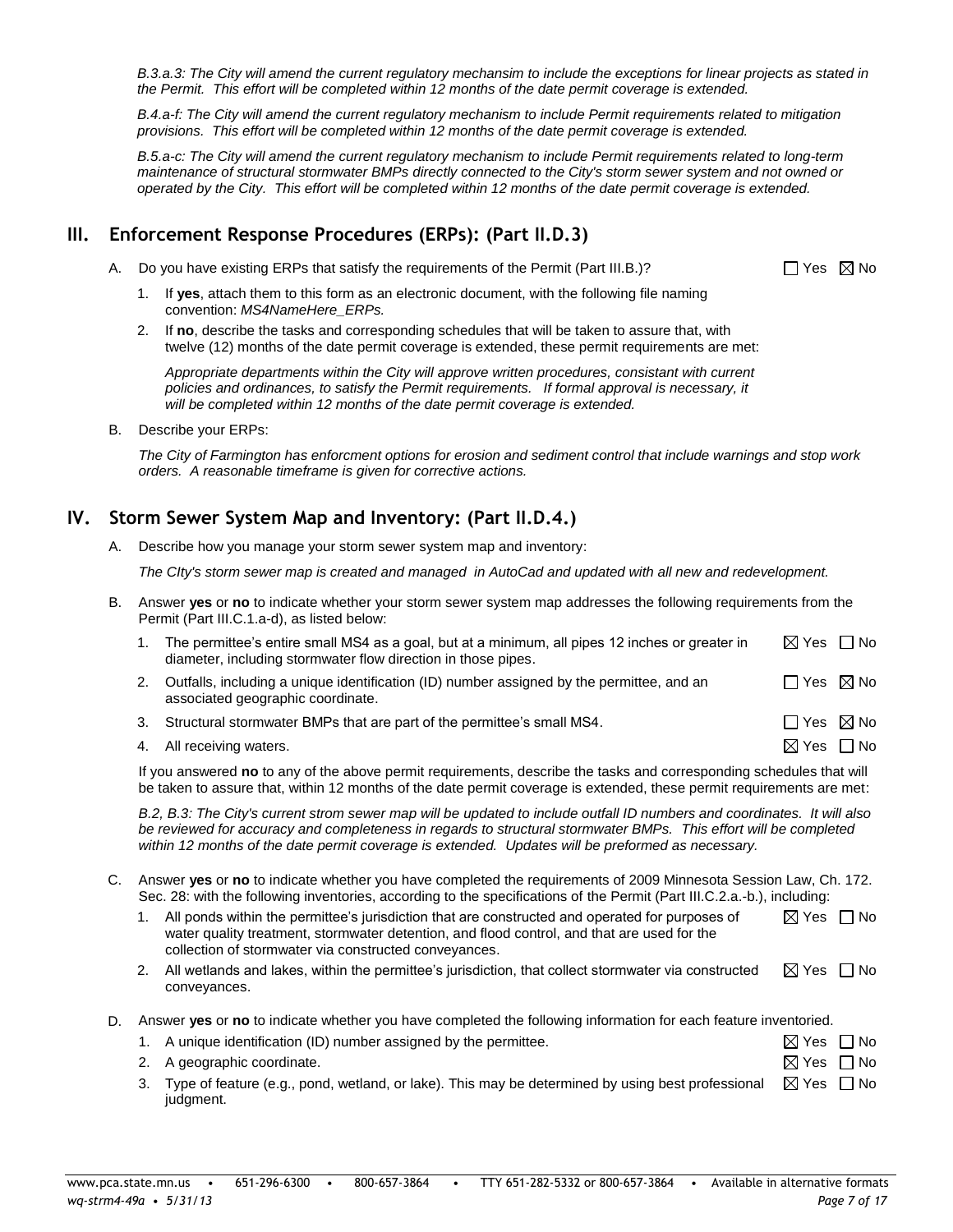If you have answered **yes** to all above requirements, and you have already submitted the Pond Inventory Form to the MPCA, then you do not need to resubmit the inventory form below.

If you answered **no** to any of the above permit requirements, describe the tasks and corresponding schedules that will be taken to assure that, within 12 months of the date permit coverage is extended, these permit requirements are met:

E. Answer yes or no to indicate if you are attaching your pond, wetland and lake inventory to the MPCA  $\Box$  Yes  $\boxtimes$  No on the form provided on the MPCA website at[: http://www.pca.state.mn.us/ms4](http://www.pca.state.mn.us/ms4), according to the specifications of Permit (Part III.C.2.b.(1)-(3)). Attach with the following file naming convention: *MS4NameHere\_inventory*.

If you answered **no,** the inventory form must be submitted to the MPCA MS4 Permit Program within 12 months of the date permit coverage is extended.

### **V. Minimum Control Measures (MCMs) (Part II.D.5)**

### **A. MCM1: Public education and outreach**

1. The Permit requires that, within 12 months of the date permit coverage is extended, existing permittees revise their education and outreach program that focuses on illicit discharge recognition and reporting, as well as other specifically selected stormwater-related issue(s) of high priority to the permittee during this permit term. Describe your **current** educational program, including **any high-priority topics included**:

*The goal of the City's public education and outreach is to increase public awareness related to water quality and stormwater issues. Our focus is on both resource preservation and pollution reduction. To achieve this, Farmington produces and distributes print, social and electronic media contianing stormwater education information as well as promotes, sponsors and participates in events, meetings, volunteer oportunities and training.*

2. List the categories of BMPs that address your public education and outreach program, including the distribution of educational materials and a program implementation plan. Use the first table for categories of BMPs that you have established and the second table for categories of BMPs that you plan to implement over the course of the permit term.

Include the measurable goals with appropriate timeframes that each BMP category will be implemented and completed. In addition, provide interim milestones and the frequency of action in which the permittee will implement and/or maintain the BMPs. Refer to the U.S. Environmental Protection Agency's (EPA) *Measurable Goals Guidance for Phase II Small MS4s* [\(http://www.epa.gov/npdes/pubs/measurablegoals.pdf\)](http://www.epa.gov/npdes/pubs/measurablegoals.pdf).

**If you have more than five categories**, hit the tab key after the last line to generate a new row.

| <b>Established BMP categories</b>              | <b>Measurable goals and timeframes</b>                                                                                                                                                                                                                          |
|------------------------------------------------|-----------------------------------------------------------------------------------------------------------------------------------------------------------------------------------------------------------------------------------------------------------------|
| <b>Distribute Education Materials</b>          | On an annual basis the City distributes educational information<br>and measures the number of publications (City newsletter,<br>website, city calendar, local newspaper, etc.) the information is<br>published in.                                              |
| Implement an Education Program                 | Complete. On an annual basis the City distributes educational<br>materials, participates in educational events and provides<br>educational programs.                                                                                                            |
| <b>Education and Outreach Program</b>          | Complete. The program includes events, activities, and other<br>meetings and presentations. Also brochures, a stormwater<br>survey and other publications. The stormwater hotline was<br>created in 2004. Publications, participants and calls are<br>measured. |
| <b>Public Participation Program</b>            | Complete. Annually the city holds events and activities for the<br>public. Participants and activities are measured.                                                                                                                                            |
| Illicit Discharge and Detection Program        | Complete. Annually the city holds events, activities, has a<br>stormwater hotline and produces brochures. Participants,<br>activities, and calls are measured.                                                                                                  |
| Construction Site Run-off Control Program      | Complete. Annually a contractors meeting is held, flyers and<br>brochures are published and the number of calls to the<br>stormwater hotline tracked. Participants and publications are<br>measured.                                                            |
| <b>Post-Construction Stormwater Management</b> | Complete. Annually track calls to the stormwater hotline and<br>measure number of brochures and publications distributed.                                                                                                                                       |
| Pollution Prevention/Good Housekeeping         | Complete. Annually provide park and open space maintenance                                                                                                                                                                                                      |
|                                                |                                                                                                                                                                                                                                                                 |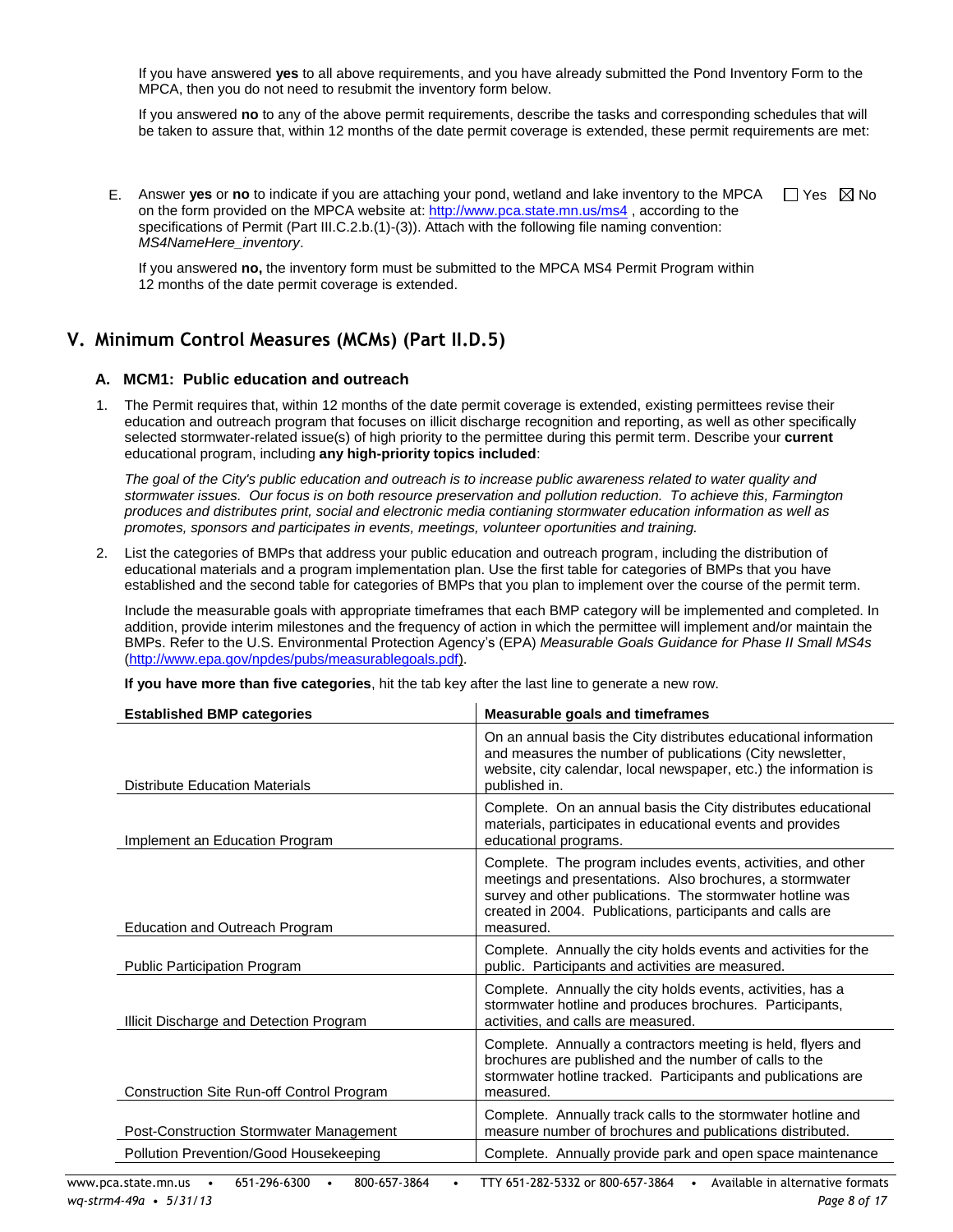|                                         | training, and hazardous materials awareness training. MNDOT<br>certified erosion/sediment control site inspector/installer on staff.<br>Participants and calls are measured.                                                                                                              |
|-----------------------------------------|-------------------------------------------------------------------------------------------------------------------------------------------------------------------------------------------------------------------------------------------------------------------------------------------|
| Coordinate an Education Program         | Complete. The City will work internally and with other<br>organizations, as appropriate, to coordinate educational efforts.<br>This is reviewed semi-annually.                                                                                                                            |
| Annual Public Meeting                   | Complete. Hold an annual meeting with the City Council and<br>viewing public.                                                                                                                                                                                                             |
| Wetland and wetland Buffer Brochure     | Annually measure the number of City calendars distributed and<br>public events taken to.                                                                                                                                                                                                  |
| Drainage and Utility Easement Flyer     | Annually measure the number of City calendars and flyers<br>distributed.                                                                                                                                                                                                                  |
| Yard and Lawn Care Tips                 | Annually measure distribution of City calendars, newsletters and<br>newspapers appeared in.                                                                                                                                                                                               |
| <b>Erosion Control Letters</b>          | Annually measure number of letters mailed to contractors<br>working within the City.                                                                                                                                                                                                      |
| <b>Erosion Control Meeting</b>          | Annually hold a meeting and measure number attendees.                                                                                                                                                                                                                                     |
| <b>Stormwater Survey</b>                | Complete. Annually survey residents on stormwater issues and<br>measure the number of responses.                                                                                                                                                                                          |
| <b>BMP categories to be implemented</b> | <b>Measurable goals and timeframes</b>                                                                                                                                                                                                                                                    |
| <b>Distribute Education Materials</b>   | The City will continue to annually distribute and make available<br>education materials related to topics the City finds to be of high<br>priority. Priorities may include, but are not limited to, drainage<br>and utility easements, pet waste, household chemicals, and yard<br>waste. |

3. Provide the name or the position title of the individual(s) who is responsible for implementing and/or coordinating this MCM:

*Natural Resource Specialist*

### **B. MCM2: Public participation and involvement**

1. The Permit (Part III.D.2.a.) requires that, within 12 months of the date permit coverage is extended, existing permittees shall revise their current program, as necessary, and continue to implement a public participation/involvement program to solicit public input on the SWPPP. Describe your current program:

*Farmington has a robust public participation and involvement program that we are proud of and plan to continue. At minimum, the City complies with public notice and input requirements. The SWPPP is always available electronically on the City's website and by hard copy per request. Durring the public hearing, comment forms are available and comments,*  both written and oral, on the adequacy of the SWPPP are accepted at any time. In addition, we have several annual *events and on-going programs aimed at residents, students, businesses and service groups. We take calls from the public on the stormwater hotline and present to Council and Staff annually* 

2. List the categories of BMPs that address your public participation/involvement program, including solicitation and documentation of public input on the SWPPP. Use the first table for categories of BMPs that you have established and the second table for categories of BMPs that you plan to implement over the course of the permit term.

Include the measurable goals with appropriate timeframes that each BMP category will be implemented and completed. In addition, provide interim milestones and the frequency of action in which the permittee will implement and/or maintain the BMPs. Refer to the EPA's *Measurable Goals Guidance for Phase II Small MS4s* [\(http://www.epa.gov/npdes/pubs/measurablegoals.pdf\)](http://www.epa.gov/npdes/pubs/measurablegoals.pdf). **If you have more than five categories**, hit the tab key after the last line to generate a new row.

| <b>Established BMP categories</b> | Measurable goals and timeframes                                                                                                          |
|-----------------------------------|------------------------------------------------------------------------------------------------------------------------------------------|
| <b>Public Notice Requirements</b> | Annually, at least 30 days in advance of the public meeting,<br>place in a newspaper in general circulation and vicinity of the<br>City. |
| <b>Public Input Solicitation</b>  | Annually solicit for public comments and questions.                                                                                      |
| <b>Public Input Consideration</b> | Annually consider public comments and questions.                                                                                         |
| Adopt-A-Pond                      | Annually promote and measure the number of adoptions.                                                                                    |
| Pond & Park Cleanup Day           | Complete. Annually hold the event and measure number of<br>ponds and parks cleaned and number of volunteers.                             |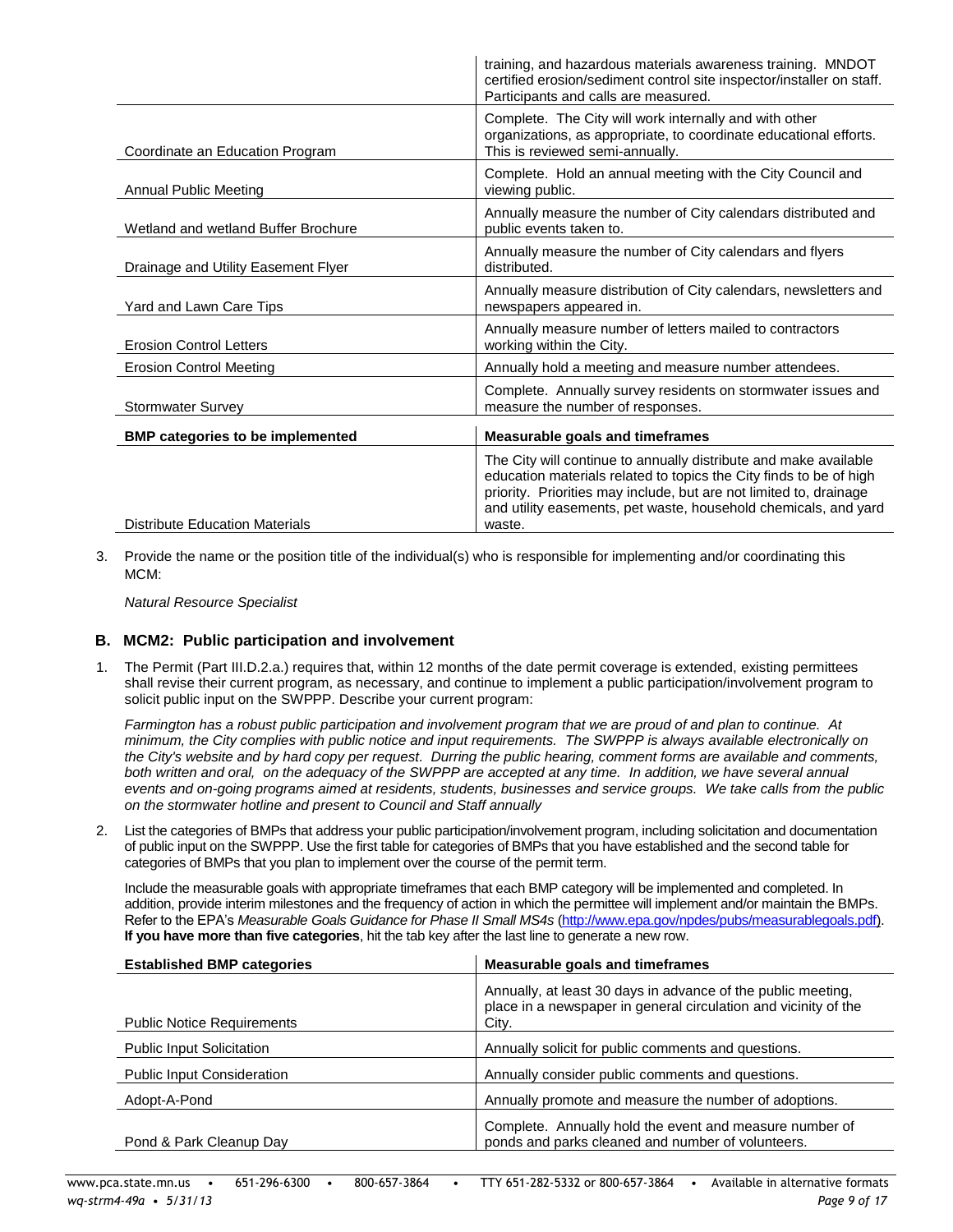| Pollution Prevention Day                | Complete. Annually hold event and measure number of<br>attendees.                                                                                                                                                                                        |
|-----------------------------------------|----------------------------------------------------------------------------------------------------------------------------------------------------------------------------------------------------------------------------------------------------------|
| Storm Drain Stenciling                  | Annually advertise program and measure number of volunteers<br>and storm drains stenciled.                                                                                                                                                               |
| Wetland Health Evaluation Program       | Complete. Annually monitor wetland health and measure the<br>number of wetlands monitored.                                                                                                                                                               |
| <b>Presentation to City Council</b>     | Complete. Annually present to City Council.                                                                                                                                                                                                              |
| <b>Presentation to Staff</b>            | Complete. Annually present to staff.                                                                                                                                                                                                                     |
| <b>Stormwater Hotline</b>               | Annually publish hotline number and measure number of calls.                                                                                                                                                                                             |
| <b>BMP</b> categories to be implemented | <b>Measurable goals and timeframes</b>                                                                                                                                                                                                                   |
| <b>Public Opportunity to View SWPPP</b> | Annually take the SWPPP to a public event for input solicitation.<br>This will replace the presentation to City Council and staff by<br>bringing it into the public in hopes of generating more dialogue<br>with residents and businesses in Farmington. |
| <b>Public Events</b>                    | The City plans to take advantage of opportunities to involve the<br>public at various events and programs throughout the year.                                                                                                                           |

 $\mathbf{I}$ 

3. Do you have a process for receiving and documenting citizen input?  $\boxtimes$  Yes  $\Box$  No

If you answered **no** to the above permit requirement, describe the tasks and corresponding schedules that will be taken to assure that, within 12 months of the date permit coverage is extended, this permit requirement is met:

4. Provide the name or the position title of the individual(s) who is responsible for implementing and/or coordinating this MCM:

*Natural Resource Specialist*

### **C. MCM 3: Illicit discharge detection and elimination**

1. The Permit (Part III.D.3.) requires that, within 12 months of the date permit coverage is extended, existing permittees revise their current program as necessary, and continue to implement and enforce a program to detect and eliminate illicit discharges into the small MS4. Describe your current program:

*Farmington's illicit discharge detection and elimination program has several facets to not only educate the public on illicit dischagre but to ensure that if illicit discharges are detected they are investigated and promptly and safely elminated. Maintaining and updateing our storm sewer map and having a regulatory mechanism in place for violations are two of the tools the City utilize to keep this program functioning.*

2. Does your Illicit Discharge Detection and Elimination Program meet the following requirements, as found in the Permit (Part III.D.3.c.-g.)?

| a. | Incorporation of illicit discharge detection into all inspection and maintenance activities conducted<br>under the Permit (Part III.D.6.e.-f.)Where feasible, illicit discharge inspections shall be conducted<br>during dry-weather conditions (e.g., periods of 72 or more hours of no precipitation).                                                    | l Yes                     | $\boxtimes$ No |
|----|-------------------------------------------------------------------------------------------------------------------------------------------------------------------------------------------------------------------------------------------------------------------------------------------------------------------------------------------------------------|---------------------------|----------------|
| b. | Detecting and tracking the source of illicit discharges using visual inspections. The permittee may<br>also include use of mobile cameras, collecting and analyzing water samples, and/or other detailed<br>procedures that may be effective investigative tools.                                                                                           | $\boxtimes$ Yes           | No<br>$\perp$  |
| C. | Training of all field staff, in accordance with the requirements of the Permit (Part III.D.6.g.(2)), in<br>illicit discharge recognition (including conditions which could cause illicit discharges), and<br>reporting illicit discharges for further investigation.                                                                                        | $\Box$ Yes $\boxtimes$ No |                |
| d. | Identification of priority areas likely to have illicit discharges, including at a minimum, evaluating<br>land use associated with business/industrial activities, areas where illicit discharges have been<br>identified in the past, and areas with storage of large quantities of significant materials that could<br>result in an illicit discharge.    | $\Box$ Yes $\boxtimes$ No |                |
| е. | Procedures for the timely response to known, suspected, and reported illicit discharges.                                                                                                                                                                                                                                                                    | $\boxtimes$ Yes $\Box$ No |                |
| f. | Procedures for investigating, locating, and eliminating the source of illicit discharges.                                                                                                                                                                                                                                                                   | $\boxtimes$ Yes           | $\Box$ No      |
| g. | Procedures for responding to spills, including emergency response procedures to prevent spills from<br>entering the small MS4. The procedures shall also include the immediate notification of the<br>Minnesota Department of Public Safety Duty Officer, if the source of the illicit discharge is a spill or<br>leak as defined in Minn. Stat. § 115.061. | $\boxtimes$ Yes           | $\Box$ No      |
| h. | When the source of the illicit discharge is found, the permittee shall use the ERPs required by the<br>Permit (Part III.B.) to eliminate the illicit discharge and require any needed corrective action(s).                                                                                                                                                 | Yes                       | $\boxtimes$ No |

[www.pca.state.mn.us](http://www.pca.state.mn.us/) • 651-296-6300 • 800-657-3864 • TTY 651-282-5332 or 800-657-3864 • Available in alternative formats *wq-strm4-49a • 5/31/13 Page 10 of 17*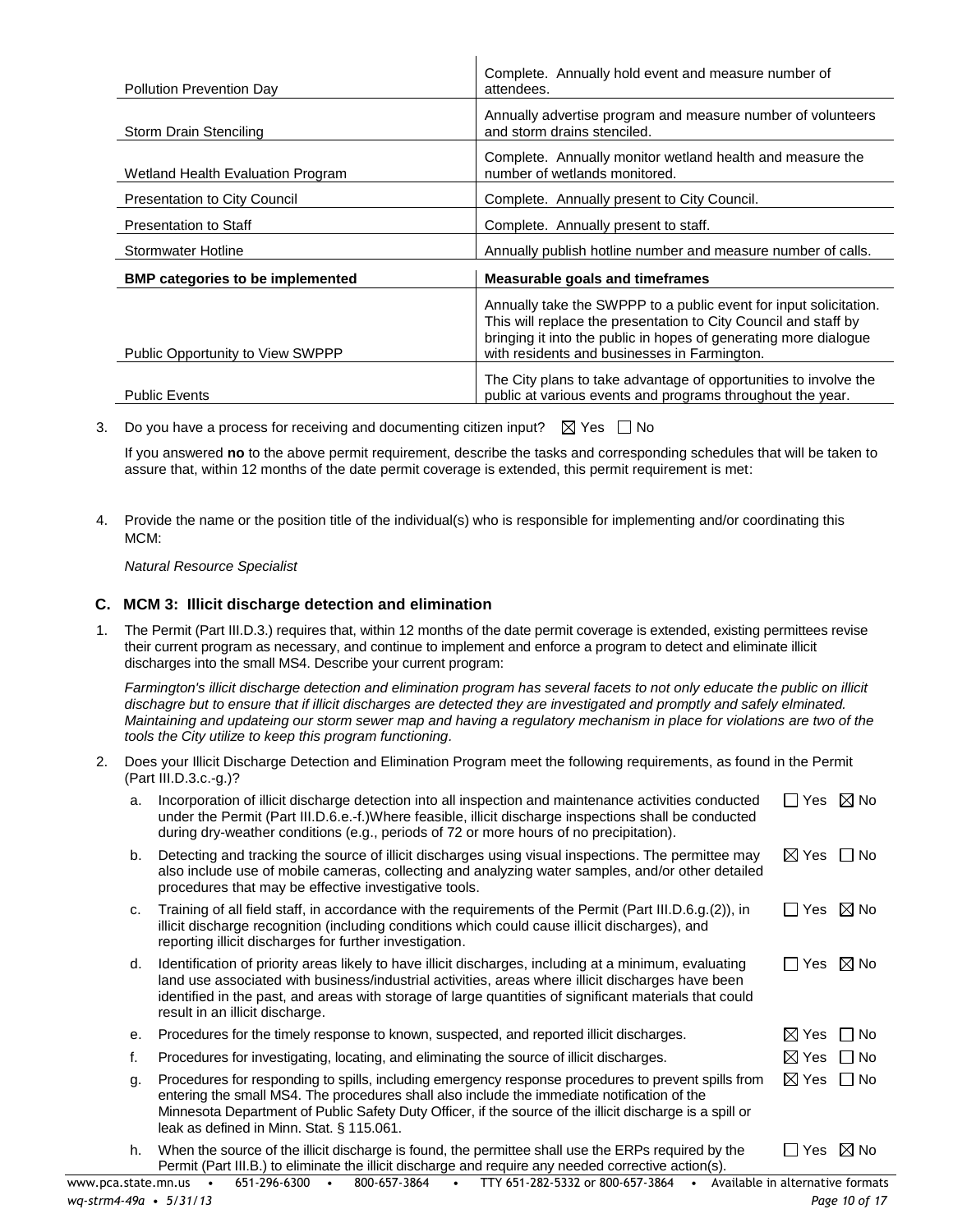If you answered **no** to any of the above permit requirements, describe the tasks and corresponding schedules that will be taken to assure that, within 12 months of the date permit coverage is extended, these permit requirements are met:

*The City of Farmington Fire Department has many IDDE requirements met. What is not met by either the Engineering or Municipal Services Departments will be developed and put into place in both departments.* 

*C.2.a: City staff is alert for signs of illicit discharge but the City will incorporate illicit discharge detection language into inspection and maintenance activities as per the Permit (Part III.D.6.e.-f.). This effort will be completed within 12 months of the date permit coverage is extended.*

*C.2.c: The current staff training will be updated to meet the requirements of the Permit. This effort will be completed within 12 months of the date permit coverage is extended.* 

*C.2.d: Priority areas will be identified. This effort will be completed within 12 months of the date permit coverage is extended.* 

*C.2.h: ERPs will be developed. This effort will be completed within 12 months of the date permit coverage is extended.* 

3. List the categories of BMPs that address your illicit discharge, detection and elimination program. Use the first table for categories of BMPs that you have established and the second table for categories of BMPs that you plan to implement over the course of the permit term.

Include the measurable goals with appropriate timeframes that each BMP category will be implemented and completed. In addition, provide interim milestones and the frequency of action in which the permittee will implement and/or maintain the BMPs. Refer to the EPA's *Measurable Goals Guidance for Phase II Small MS4s* [\(http://www.epa.gov/npdes/pubs/measurablegoals.pdf\)](http://www.epa.gov/npdes/pubs/measurablegoals.pdf).

**If you have more than five categories**, hit the tab key after the last line to generate a new row.

| <b>Established BMP categories</b>          | <b>Measurable goals and timeframes</b>                                                                                                                                           |
|--------------------------------------------|----------------------------------------------------------------------------------------------------------------------------------------------------------------------------------|
| Storm Sewer System Map                     | Miles of pipe and number of ponds and structures is updated<br>annually.                                                                                                         |
| Regulatory Control Program - ordinance     | Complete. Ordinance reviewed as needed.                                                                                                                                          |
| <b>IDDE Plan</b>                           | As needed throughout the year, the number of illicit discharges<br>and storm drains stenciled are counted.                                                                       |
| Illicit Discharge Information Program      | Annually the IDDE Plan will be implemented.                                                                                                                                      |
| Identify non-stormwater discharge and flow | As necessary through the reporting cycle, the number of non-<br>stormwater discharges and corrections is identified.                                                             |
| Source Water Protection Areas              | Continue implementation of Wellhead Protection Plan as<br>approved by MDH.                                                                                                       |
| <b>BMP categories to be implemented</b>    | <b>Measurable goals and timeframes</b>                                                                                                                                           |
| <b>Illicit Discharge Detection</b>         | Update procedures and include, when feasible, inspections to<br>be conducted annually during dry-weather conditions within 12<br>months of the date permit coverage is extended. |
| Illicit Discharge Employee Training        | Update annual field staff training and documentation within 12<br>months of the date permit coverage is extended.                                                                |
| Illicit Discharge Priority Areas           | Identify and map priority areas and expand annual identification<br>and evaluation of non-stormwater discharge within 12 months<br>of the date permit coverage is extended.      |
| <b>Emergency Response Procedures</b>       | Procedures updated and distributed to appropriate<br>departments within 12 months of the date permit coverage is<br>extended.                                                    |
| Enforcement response Procedures            | Written enforcement response procedures completed within 12<br>months of the date permit coverage is extended.                                                                   |

4. Do you have procedures for record-keeping within your Illicit Discharge Detection and Elimination (IDDE) program as specified within the Permit (Part III.D.3.h.)?  $\Box$  Yes  $\boxtimes$  No

If you answered **no**, indicate how you will develop procedures for record-keeping of your Illicit Discharge, Detection and Elimination Program, within 12 months of the date permit coverage is extended:

*The City of Farmington Fire Department does have the above record-keeping procedures. The Engineering Department and Municipal Serivces Departments will incorporate those procedures in creating their own record-keeping for illicit discahrge detection and elmination. This effort will be completed within 12 months of the date permit coverage is extended.*

5. Provide the name or the position title of the individual(s) who is responsible for implementing and/or coordinating this MCM: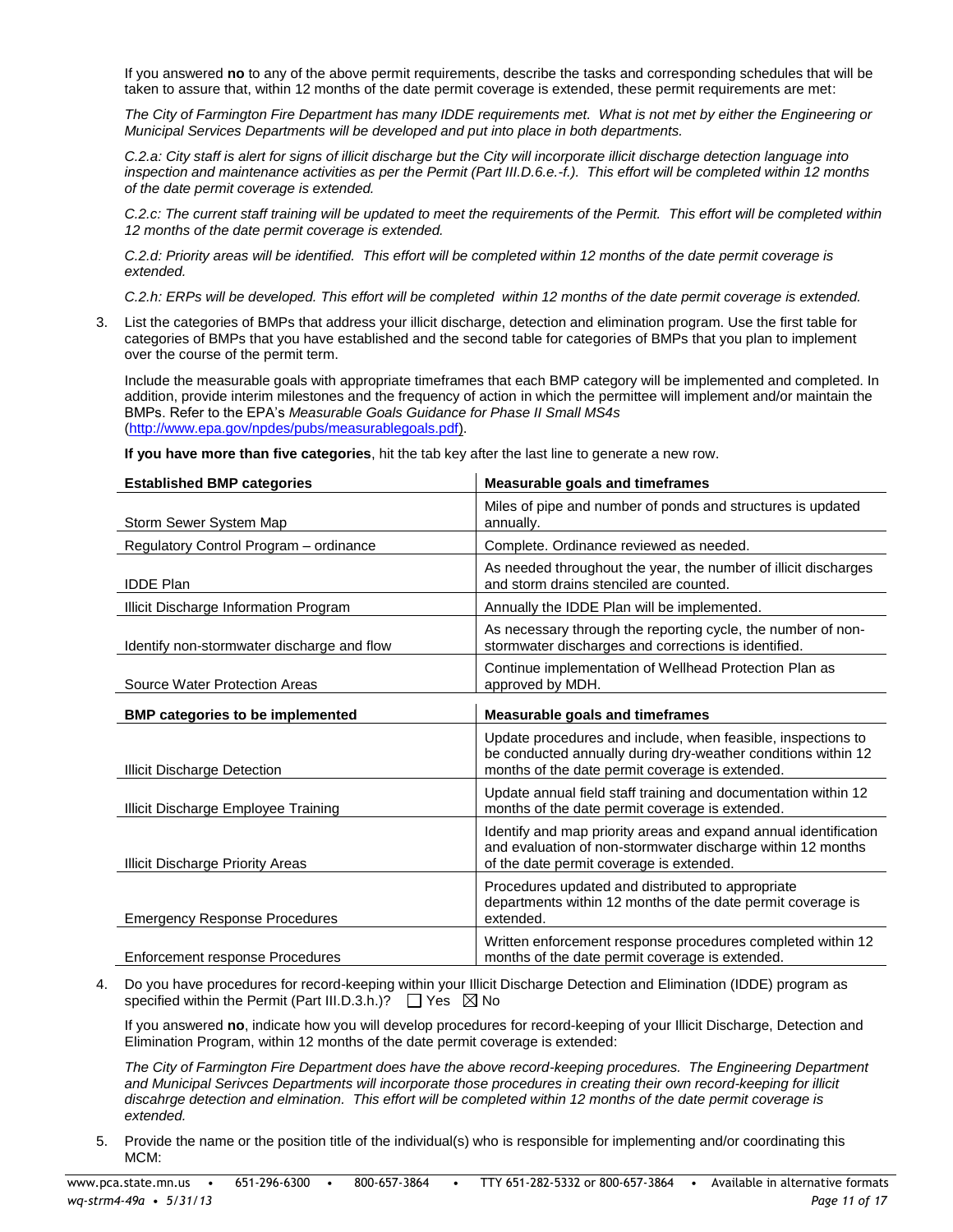#### **D. MCM 4: Construction site stormwater runoff control**

1. The Permit (Part III.D.4) requires that, within 12 months of the date permit coverage is extended, existing permittees shall revise their current program, as necessary, and continue to implement and enforce a construction site stormwater runoff control program. Describe your current program:

*The City of Farmington has an established construction site stormwater program that provides necessary inspection and enforcement measures. The City has two erosion and sediment control ordinances at the heart of the program. City Engineering Guidelines require developers to submit, for review and approval, an erosion and sediment control plan to the City and submit, for review and approval, an NPDES permit and SWPPP to the MPCA, plus any other permits and*  approvals necessary from other regulatory agencies. Erosion and sediment control BMPs and waste control *management criteria are written into each of our development contracts. The City performs twice weekly inspections of all sites under construction and has a policy for nonconcompliance which includes stop work orders, suspension of*  inspections from our Building Inspection Division and withholding certificates of occupancy. We take seriously reports of *noncompliance and adhere to sodding requirements and street sweeping. City specification and detial plates are made available to builders and developers in the City.*

2. Does your program address the following BMPs for construction stormwater erosion and sediment control as required in the Permit (Part III.D.4.b.):

| а. | Have you established written procedures for site plan reviews that you conduct prior to the start of<br>construction activity?                                                                                                                                                       |                                                                                                                                                |                           |                    |  |
|----|--------------------------------------------------------------------------------------------------------------------------------------------------------------------------------------------------------------------------------------------------------------------------------------|------------------------------------------------------------------------------------------------------------------------------------------------|---------------------------|--------------------|--|
| b. | Does the site plan review procedure include notification to owners and operators proposing<br>construction activity that they need to apply for and obtain coverage under the MPCA's general<br>permit to Discharge Stormwater Associated with Construction Activity No. MN R100001? |                                                                                                                                                |                           |                    |  |
| C. | Does your program include written procedures for receipt and consideration of reports of<br>noncompliance or other stormwater related information on construction activity submitted by the<br>public to the permittee?                                                              |                                                                                                                                                |                           |                    |  |
| d. | Have you included written procedures for the following aspects of site inspections to determine<br>compliance with your regulatory mechanism(s):                                                                                                                                     |                                                                                                                                                |                           |                    |  |
|    | 1)                                                                                                                                                                                                                                                                                   | Does your program include procedures for identifying priority sites for inspection?                                                            | Yes                       | $\boxtimes$ No     |  |
|    | 2)                                                                                                                                                                                                                                                                                   | Does your program identify a frequency at which you will conduct construction site<br>inspections?                                             | $\boxtimes$ Yes           | $\Box$ No          |  |
|    | 3)                                                                                                                                                                                                                                                                                   | Does your program identify the names of individual(s) or position titles of those responsible for<br>conducting construction site inspections? | $\boxtimes$ Yes           | No<br>$\mathbf{I}$ |  |
|    | 4)                                                                                                                                                                                                                                                                                   | Does your program include a checklist or other written means to document construction site<br>inspections when determining compliance?         | $\boxtimes$ Yes $\Box$ No |                    |  |
| е. | Does your program document and retain construction project name, location, total acreage to be<br>disturbed, and owner/operator information?                                                                                                                                         |                                                                                                                                                | $\boxtimes$ Yes           | $\Box$ No          |  |
| f. |                                                                                                                                                                                                                                                                                      | Does your program document stormwater-related comments and/or supporting information used to<br>determine project approval or denial?          | $\boxtimes$ Yes           | $\Box$ No          |  |
| g. |                                                                                                                                                                                                                                                                                      | Does your program retain construction site inspection checklists or other written materials used to<br>document site inspections?              | $\boxtimes$ Yes           | No                 |  |

If you answered **no** to any of the above permit requirements, describe the tasks and corresponding schedules that will be taken to assure that, within 12 months of the date permit coverage is extended, these permit requirements are met.

*D.2.c: The City currently maintains a stormwater hotline for report of illict discharge and will develop written procedures for those reports of noncompliance. This effort will be completed within 12 months of the date permit coverage is extended.* 

*D.2.d.1-4: The City will identify priority sites for inspections and any other updates that need to be made to comply with*  the terms of the permit. This effort will be completed within 12 months of the date permit coverage is extended.

3. List the categories of BMPs that address your construction site stormwater runoff control program. Use the first table for categories of BMPs that you have established and the second table for categories of BMPs that you plan to implement over the course of the permit term.

Include the measurable goals with appropriate timeframes that each BMP category will be implemented and completed. In addition, provide interim milestones and the frequency of action in which the permittee will implement and/or maintain the BMPs. Refer to the EPA's *Measurable Goals Guidance for Phase II Small MS4s* [\(http://www.epa.gov/npdes/pubs/measurablegoals.pdf\)](http://www.epa.gov/npdes/pubs/measurablegoals.pdf). **If you have more than five categories**, hit the tab key after the last line to generate a new row.

| <b>Established BMP categories</b>      | <b>Neasurable goals and timeframes</b>                       |
|----------------------------------------|--------------------------------------------------------------|
| Erosion and Sediment Control Ordinance | Complete. Ordinance reviewed as needed.                      |
| Erosion and Sediment Control BMPs      | Written in each new development contract for erosion control |
|                                        |                                                              |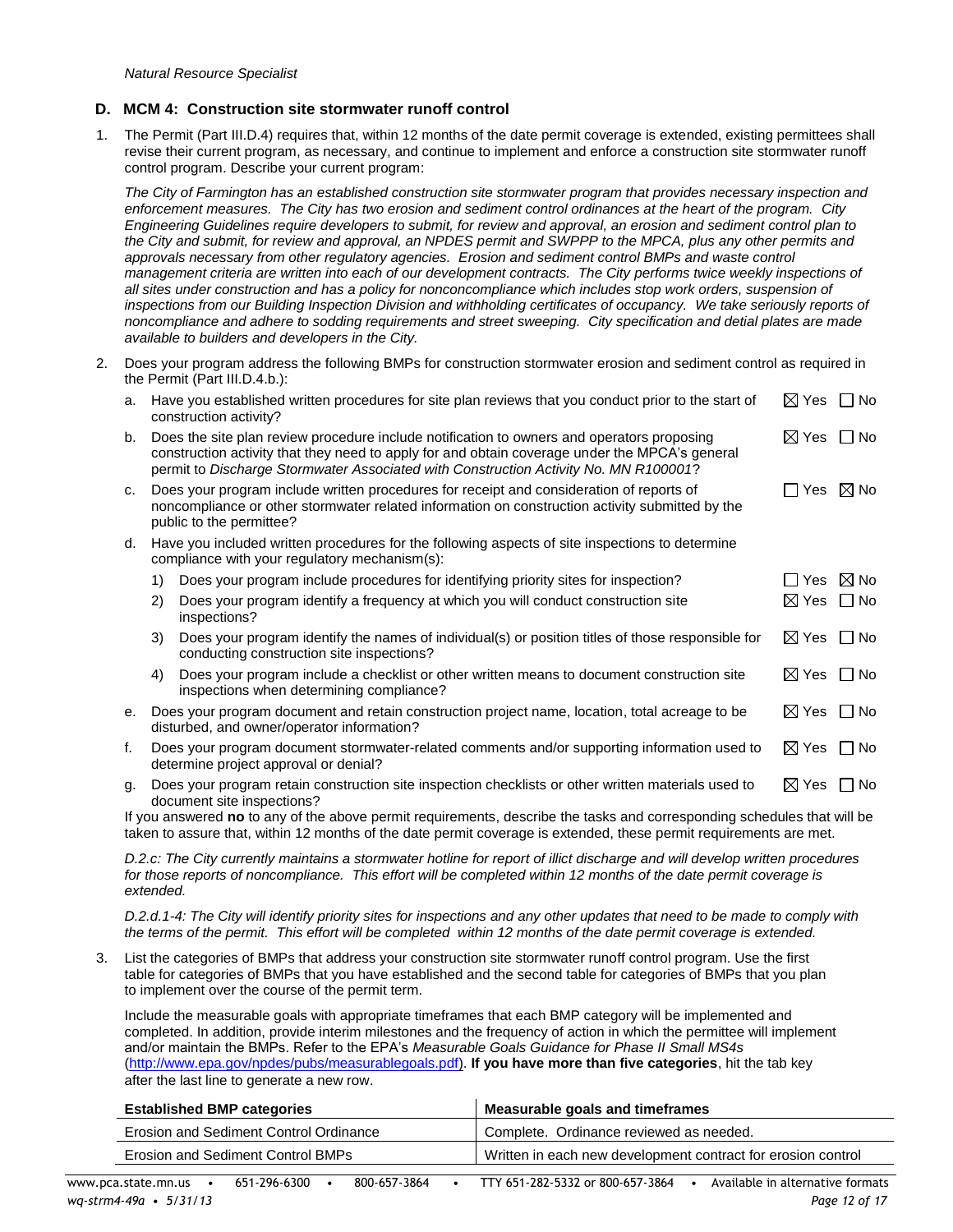|                                                          | measures and site plan review. Updated as necessary.                                                                                                 |
|----------------------------------------------------------|------------------------------------------------------------------------------------------------------------------------------------------------------|
| <b>Waste Controls</b>                                    | Measure warnings and stop work orders are issued as needed<br>throughout reporting cycle.                                                            |
| Site Plan Review                                         | Complete. Measure number reviewed as new construction and<br>development plans are received.                                                         |
| Reports of Stormwater Noncompliance                      | Complete. Annually report the number of reports of<br>noncompliance.                                                                                 |
| Site Inspection and Enforcement                          | Residential-twice weekly during non-frost. Private development<br>- bi-weekly inspections. Ongoing.                                                  |
| Private Development Street Sweeping                      | Twice weekly inspections during non-frost.                                                                                                           |
| <b>Sodding Requirements</b>                              | Sod inspections occur as notified in new residential<br>developments.                                                                                |
| City Specifications and Standard Detail Plates           | Modified as needed and distributed as requested.                                                                                                     |
| <b>BMP categories to be implemented</b>                  | <b>Measurable goals and timeframes</b>                                                                                                               |
| Construction Site Regulatory Method - ordinance          | Update ordinance to comply with new permit requirements<br>within 12 months of the date permit coverage is extended.                                 |
| Reports of Stormwater Noncompliance and Public<br>Input  | Develop written procedures for receipt and consideration of<br>reports of noncompliance within 12 months of the date permit<br>coverage is extended. |
| Site Inspections                                         | Update procedures for site inspections to comply with permit<br>terms within 12 months of the date permit coverage is extended.                      |
| <b>Construction Site Stormwater Runoff Documentation</b> | Develop documentation for all other information required in<br>MCM4 within 12 months of the date permit coverage is<br>extended.                     |

4. Provide the name or the position title of the individual(s) who is responsible for implementing and/or coordinating this MCM:

Natural Resource Specialist

### **E. MCM 5: Post-construction stormwater management**

1. The Permit (Part III.D.5.) requires that, within 12 months of the date permit coverage is extended, existing permittees shall revise their current program, as necessary, and continue to implement and enforce a post-construction stormwater management program. Describe your current program:

*The City of Farmington has both structrual and non-structural BMPs to meet post-construction stormwater management requirements. The City's Surface Water Management Plan is consistent with the Vermillion River Watershed Joint Powers Organizations Watershed Plan and is updated accordingly. The City has a supported program for inspection, operation, and maintenance of our structural BMPs that we intend to continue and only improve upon.* 

| 2.                                                                                                                                                                                                                |                                                                                                                                                                                                            | Have you established written procedures for site plan reviews that you will conduct prior to the start of<br>construction activity?                                                                                                                                                                          |                           | No.                |
|-------------------------------------------------------------------------------------------------------------------------------------------------------------------------------------------------------------------|------------------------------------------------------------------------------------------------------------------------------------------------------------------------------------------------------------|--------------------------------------------------------------------------------------------------------------------------------------------------------------------------------------------------------------------------------------------------------------------------------------------------------------|---------------------------|--------------------|
| 3.                                                                                                                                                                                                                | Answer yes or no to indicate whether you have the following listed procedures for documentation of<br>post-construction stormwater management according to the specifications of Permit (Part III.D.5.c.): |                                                                                                                                                                                                                                                                                                              |                           |                    |
|                                                                                                                                                                                                                   |                                                                                                                                                                                                            | Any supporting documentation that you use to determine compliance with the Permit (Part<br>III.D.5.a), including the project name, location, owner and operator of the construction activity, any<br>checklists used for conducting site plan reviews, and any calculations used to determine<br>compliance? | $\boxtimes$ Yes $\Box$ No |                    |
|                                                                                                                                                                                                                   | b.                                                                                                                                                                                                         | All supporting documentation associated with mitigation projects that you authorize?                                                                                                                                                                                                                         |                           | Yes $\boxtimes$ No |
|                                                                                                                                                                                                                   | c.                                                                                                                                                                                                         | Payments received and used in accordance with Permit (Part III.D.5.a.(4)(f))?                                                                                                                                                                                                                                |                           | Yes $\boxtimes$ No |
|                                                                                                                                                                                                                   | d.                                                                                                                                                                                                         | All legal mechanisms drafted in accordance with the Permit (Part III.D.5.a. (5)), including date(s) of<br>the agreement(s) and names of all responsible parties involved?                                                                                                                                    | Yes<br>$\mathsf{L}$       | $\boxtimes$ No     |
| If you answered no to any of the above permit requirements, describe the steps that will be taken to assure that, within<br>12 months of the date permit coverage is extended, these permit requirements are met. |                                                                                                                                                                                                            |                                                                                                                                                                                                                                                                                                              |                           |                    |
|                                                                                                                                                                                                                   |                                                                                                                                                                                                            | 3.a: The City will update documentation needs under Part III.D.5.a. This effort will be completed within 12 months of<br>the date permit coverage is extended.                                                                                                                                               |                           |                    |

*3.b: The City will create documentaion procedures for mitigation provisions. This effort will be completed within 12 months of the date permit coverage is extended.* 

*3.c: The City will create proceduers for accepting payments in accordance with Permit Part III.D.5.a.(4)(f). This effort*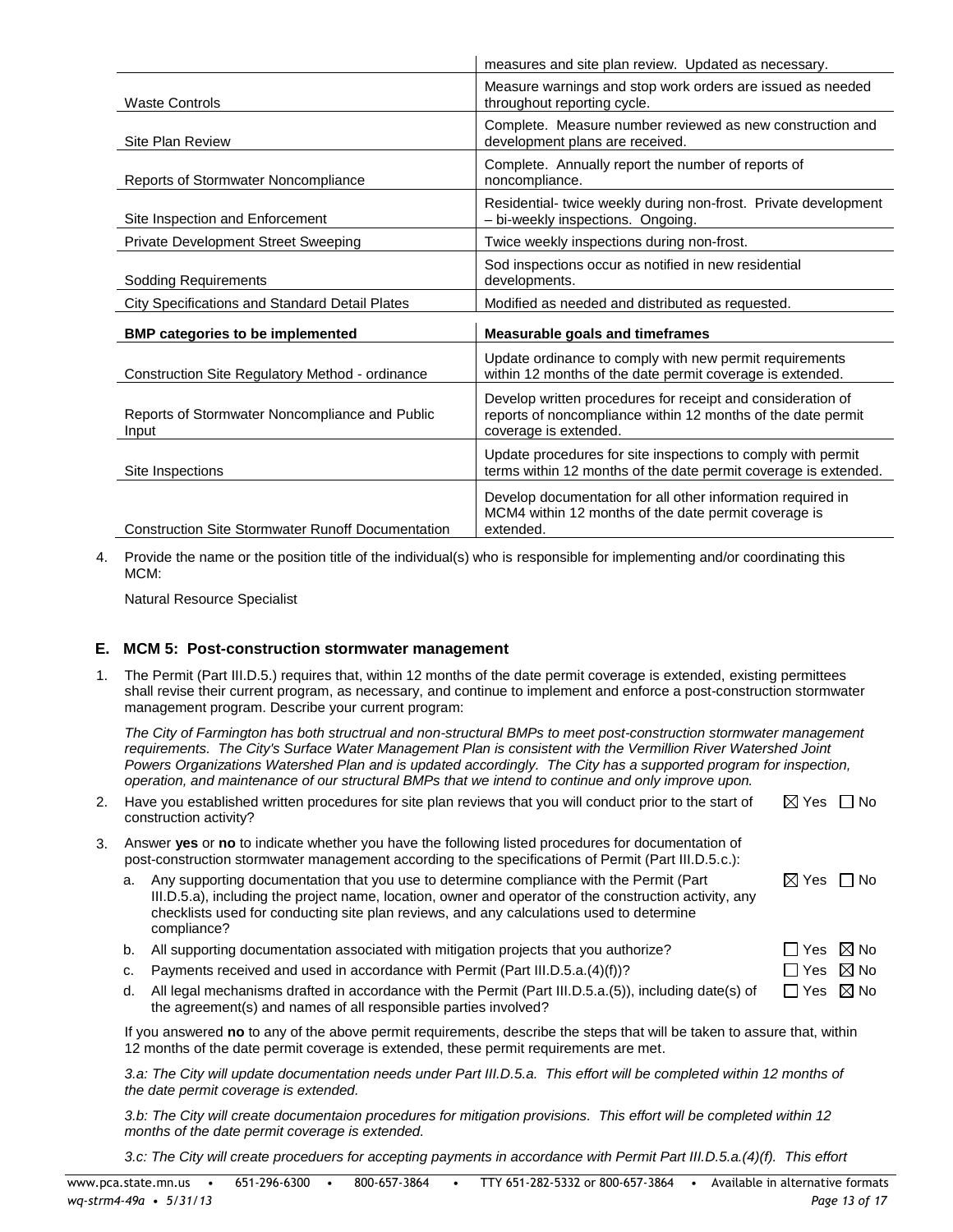*will be completed within 12 months of the date permit coverage is extended.* 

*3.d: The City will make sure all legal mechamisms are drafted in accordance with the Permit (Part III.D.5.a(5). This effort will be completed within 12 months of the date permit coverage is extended.* 

*Also, the City will create documentaion procedures for long-term maintenance of structural stormwater BMPs not owned or operated by the City. This effort will be completed within 12 months of the date permit coverage is extended.* 

4. List the categories of BMPs that address your post-construction stormwater management program. Use the first table for categories of BMPs that you have established and the second table for categories of BMPs that you plan to implement over the course of the permit term.

Include the measurable goals with appropriate timeframes that each BMP category will be implemented and completed. In addition, provide interim milestones and the frequency of action in which the permittee will implement and/or maintain the BMPs. Refer to the EPA's *Measurable Goals Guidance for Phase II Small MS4s* [\(http://www.epa.gov/npdes/pubs/measurablegoals.pdf\)](http://www.epa.gov/npdes/pubs/measurablegoals.pdf). **If you have more than five categories**, hit the tab key after the last line to generate a new row.

| <b>Established BMP categories</b>                                                        | Measurable goals and timeframes                                                                                      |
|------------------------------------------------------------------------------------------|----------------------------------------------------------------------------------------------------------------------|
| Non-structural BMP - Surface Water Management<br>Plan                                    | Complete. Reviewed and updated as necessary.                                                                         |
| Structural BMPs – ponds, skimmer structures, sump<br>catch basins, riprap/cable concrete | Annually inventory number installed.                                                                                 |
| Post Construction Regulatory Method - ordinance                                          | Complete. Ordinance reviewed as needed.                                                                              |
| Post Construction Regulatory Method - surface water<br>management plan                   | Updated to comply with the Vermillion River Watershed Joint<br>Powers Organization. Will be amended as needed.       |
| Long-term Operation and Maintenance of BMPs                                              | Annual inspections. Repair, replacement and maintenance as<br>necessary.                                             |
| <b>BMP</b> categories to be implemented                                                  | Measurable goals and timeframes                                                                                      |
| Post Construction Regulatory Method - ordinance                                          | Update ordinance to comply with new permit requirements<br>within 12 months of the date permit coverage is extended. |

5. Provide the name or the position title of the individual(s) who is responsible for implementing and/or coordinating this MCM:

*Natural Resource Specialist*

### **F. MCM 6: Pollution prevention/good housekeeping for municipal operations**

1. The Permit (Part III.D.6.) requires that, within 12 months of the date permit coverage is extended, existing permittees shall revise their current program, as necessary, and continue to implement an operations and maintenance program that prevents or reduces the discharge of pollutants from the permittee owned/operated facilities and operations to the small MS4. Describe your current program:

*Not only does the City have robust public education and participation programs, we also have very a comprehensive housekeeping and municipal operations program. Several training oprotunities are available and are well attended by staff. Farmington streets are swept multiple times in the spring and fall and on an as-needed basis throughout the year. Our structural polltution control devices are inspected as per permit requirements and data is stored in a current version of Arc GIS. Lastly, Farmington manages for impaired waters, source water protection areas, a trophy trout stream and has gone through a nondegradation (antidegradation) assessment.* 

2. Do you have a facilities inventory as outlined in the Permit (Part III.D.6.a.)?

3. If you answered **no** to the above permit requirement in question 2, describe the tasks and corresponding schedules that will be taken to assure that, within 12 months of the date permit coverage is extended, this permit requirement is met:

*Farmington will inventory all City owned and operated facilities that contribute pollutants to stormwater discharges. BMPs*  will be developed and implemented for the inventoried facilities and municipal operations. This effort will be completed *within 12 months of the date permit coverage is extended.* 

4. List the categories of BMPs that address your pollution prevention/good housekeeping for municipal operations program. Use the first table for categories of BMPs that you have established and the second table for categories of BMPs that you plan to implement over the course of the permit term.

Include the measurable goals with appropriate timeframes that each BMP category will be implemented and completed. In addition, provide interim milestones and the frequency of action in which the permittee will implement and/or maintain the BMPs. For an explanation of measurable goals, refer to the EPA's *Measurable Goals Guidance for Phase II Small MS4s*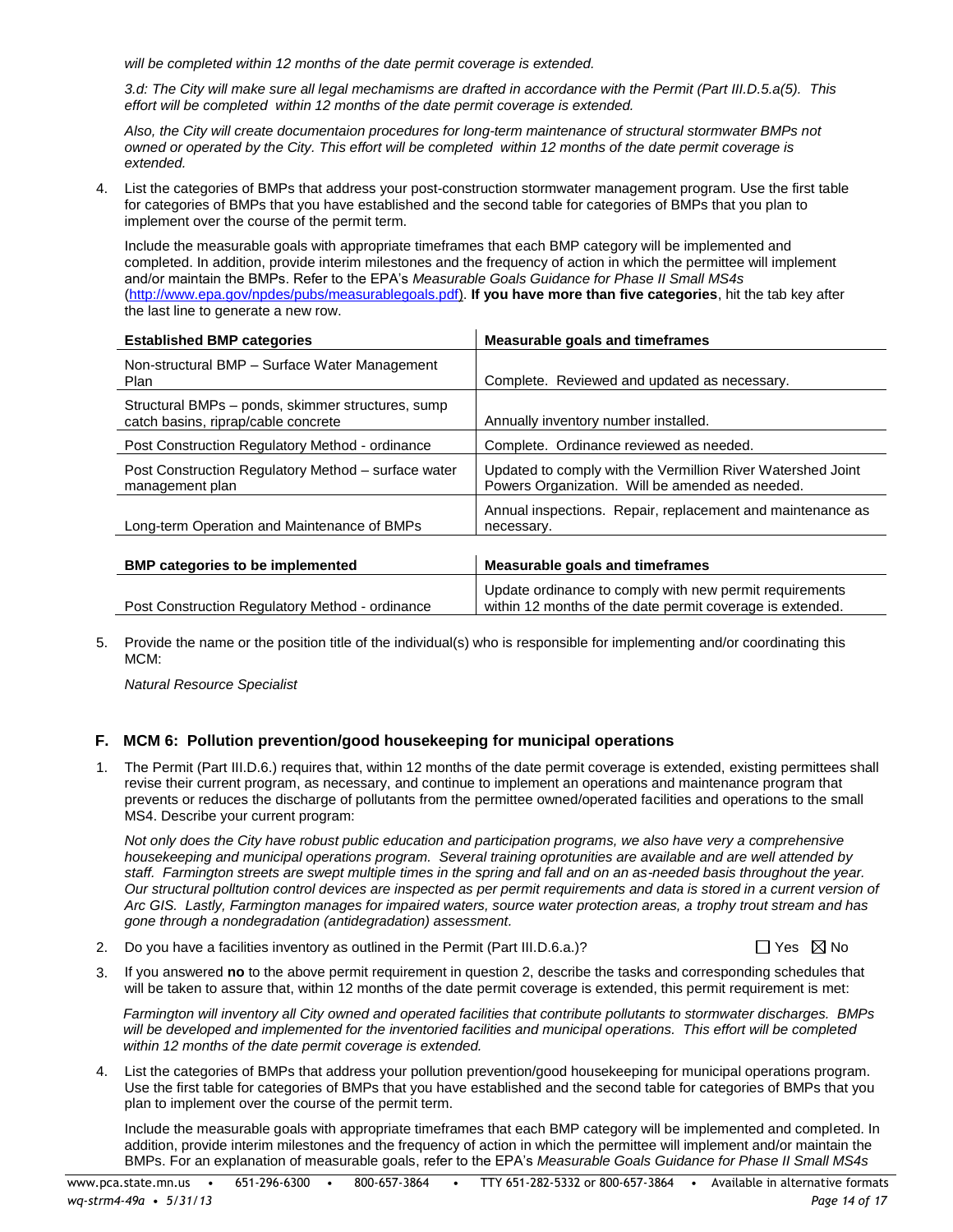#### [\(http://www.epa.gov/npdes/pubs/measurablegoals.pdf\)](http://www.epa.gov/npdes/pubs/measurablegoals.pdf).

**If you have more than five categories**, hit the tab key after the last line to generate a new row.

| <b>Established BMP categories</b>                                         | <b>Measurable goals and timeframes</b>                                                                                                                                                                                   |
|---------------------------------------------------------------------------|--------------------------------------------------------------------------------------------------------------------------------------------------------------------------------------------------------------------------|
| Park & Open Space Training                                                | Annual fertilizer, pesticide and herbicide application and mowing<br>techniques training.                                                                                                                                |
| <b>Hazardous Materials Awareness</b>                                      | Annual training to identify and correctly and safely address<br>address hazardous spills.                                                                                                                                |
| <b>MNDOT Erosion Control Certification</b>                                | MNDOT Erosion & Sediment Control Site Inspector/Install<br>Certification is required on MNDOT certification timeframe.                                                                                                   |
| <b>Street Sweeping</b>                                                    | Sweeping at least two times in the spring after snow melt and at<br>least two times in the fall after leaf drop.                                                                                                         |
| <b>Structural Pollution Control Devices - Inspections</b>                 | Annual inspections of 20% of outfalls, sediment basins, and<br>ponds and 100% of pollution control devices.                                                                                                              |
| Exposed Stock Piles, Storage and Material Handling<br>Areas - Inspections | 100% inspected on an annual basis.                                                                                                                                                                                       |
| Inspection Follow-up                                                      | Annually determine if any repair, replacement or maintenance<br>measures are necessary and implement corrective measures.                                                                                                |
| Record Reporting and Retention                                            | Annually report inspections and maintenance.                                                                                                                                                                             |
| Evaluation of Inspection Frequency                                        | Annually evaluate the frequency of inspections.                                                                                                                                                                          |
| Impaired Waters Listing                                                   | Triggered by changes in the MPCA Impaired Waters List with<br>milestones ranging from 6 to 18 months.                                                                                                                    |
| Discharges Affecting Source Water Protection Areas                        | Complete. Continue to implement the Wellhead Protection Plan<br>as approved by MDH and revise the SWPPP/BMP as deemed<br>necessary.                                                                                      |
| <b>Trout Stream</b>                                                       | With future development and redevelopment the City will<br>evaluate discharges to the Vermillion River and develop<br>administrative procedures.                                                                         |
| Nondegradation                                                            | Complete. Prepare a loading assessment and nondegradation<br>report as per Part X Appendix D Sections B & C of the 2006<br>MS4 Permit.                                                                                   |
| <b>BMP categories to be implemented</b>                                   | <b>Measurable goals and timeframes</b>                                                                                                                                                                                   |
| <b>Facilities Inventory</b>                                               | Develop and maintain an inventory of owned/operated facilities<br>within 12 months of the date permit coverage is extended.                                                                                              |
| <b>Facilities and Operations BMPs</b>                                     | Develop and implement BMPs for inventoried facilities and<br>municipal operations within 12 months of the date permit<br>coverage is extended.                                                                           |
| Pond Assessment and Schedule                                              | Develop procedures and a schedule for the determining the TSS<br>and TP treatment effectiveness of owned/operated constructed<br>stormwater treatment ponds within 12 months of the date permit<br>coverage is extended. |
| <b>Employee Training</b>                                                  | Develop and provide annual, new and seasonal employee<br>stormwater management job related training within 12 months of<br>the date permit coverage is extended.                                                         |
| Documentation                                                             | Increase annual documentation needs to meet permit<br>requirements in MCM6 within 12 months of the date permit<br>coverage is extended.                                                                                  |
| Stockpiles and Storage and Material Handling Areas -<br>Inspections       | 100% inspected on an quarterly basis.                                                                                                                                                                                    |

5. Does discharge from your MS4 affect a Source Water Protection Area (Permit Part III.D.6.c.)?

- a. If **no**, continue to 6.
- b. If **yes**, the Minnesota Department of Health (MDH) is in the process of mapping the following items. Maps are available at [http://www.health.state.mn.us/divs/eh/water/swp/maps/index.htm.](http://www.health.state.mn.us/divs/eh/water/swp/maps/index.htm) Is a map including the following items available for your MS4:

 $\boxtimes$  Yes  $\Box$  No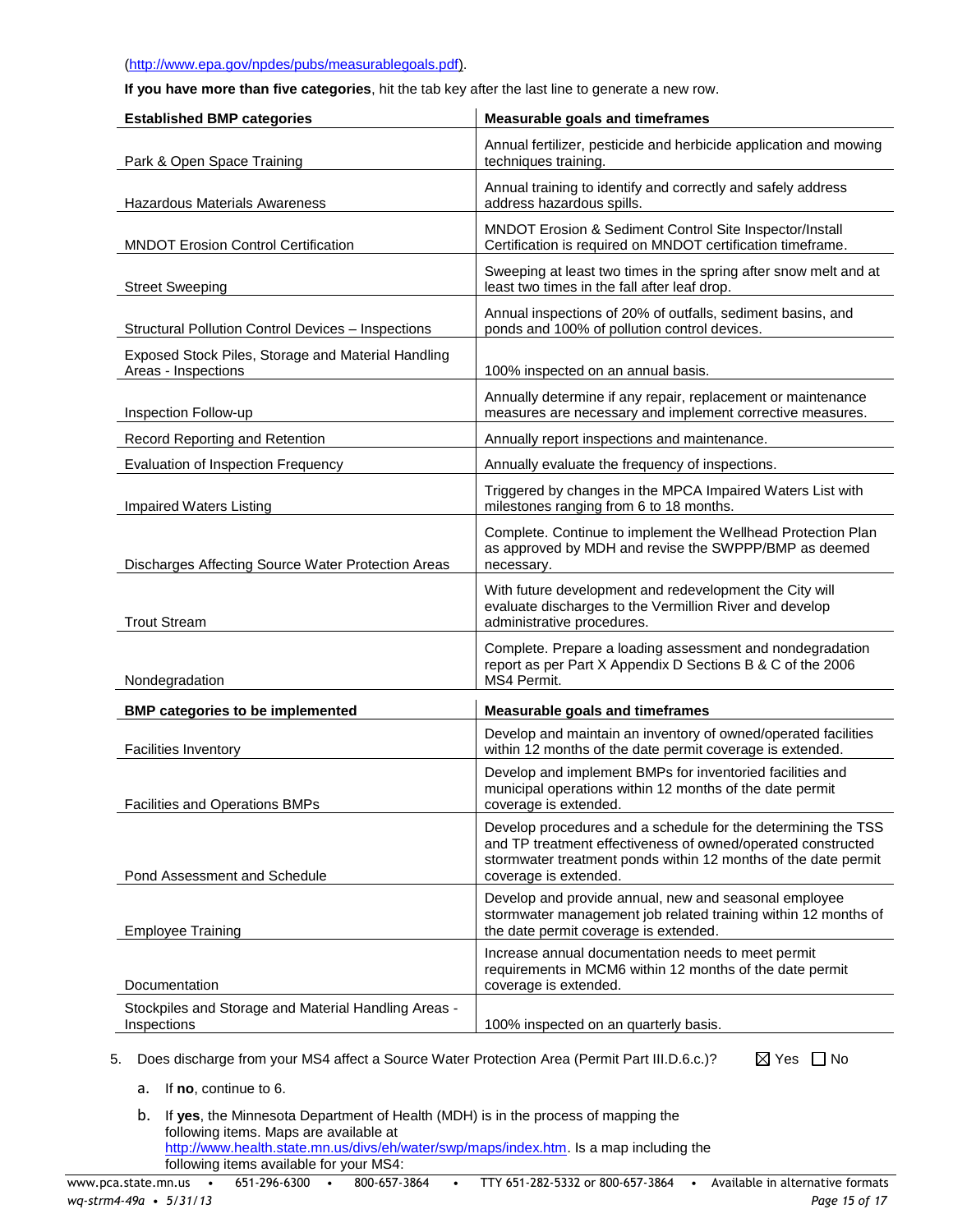|    |    | 1) | Wells and source waters for drinking water supply management areas identified as<br>vulnerable under Minn. R. 4720.5205, 4720.5210, and 4720.5330?                                                                                                                             | $\boxtimes$ Yes $\Box$ No |           |
|----|----|----|--------------------------------------------------------------------------------------------------------------------------------------------------------------------------------------------------------------------------------------------------------------------------------|---------------------------|-----------|
|    |    | 2) | Source water protection areas for surface intakes identified in the source water<br>assessments conducted by or for the Minnesota Department of Health under the federal<br>Safe Drinking Water Act, U.S.C. §§ 300j - 13?                                                      | ⊠ Yes                     | $\Box$ No |
|    | c. |    | Have you developed and implemented BMPs to protect any of the above drinking water<br>sources?                                                                                                                                                                                 | $\boxtimes$ Yes $\Box$ No |           |
| 6. |    |    | Have you developed procedures and a schedule for the purpose of determining the TSS and<br>TP treatment effectiveness of all permittee owned/operated ponds constructed and used for the<br>collection and treatment of stormwater, according to the Permit (Part III.D.6.d.)? | $\Box$ Yes $\boxtimes$ No |           |
| 7. |    |    | Do you have inspection procedures that meet the requirements of the Permit (Part III.D.6.e.(1)-<br>(3)) for structural stormwater BMPs, ponds and outfalls, and stockpile, storage and material<br>handling areas?                                                             | □ Yes ⊠ No                |           |
| 8. |    |    | Have you developed and implemented a stormwater management training program commensurate with each<br>employee's job duties that:                                                                                                                                              |                           |           |
|    | a. |    | Addresses the importance of protecting water quality?                                                                                                                                                                                                                          | $\boxtimes$ Yes           | l INo     |
|    | b. |    | Covers the requirements of the permit relevant to the duties of the employee?                                                                                                                                                                                                  | $\Box$ Yes $\boxtimes$ No |           |
|    | C. |    | Includes a schedule that establishes initial training for new and/or seasonal employees and<br>recurring training intervals for existing employees to address changes in procedures,<br>practices, techniques, or requirements?                                                | $\Box$ Yes $\boxtimes$ No |           |
|    |    |    |                                                                                                                                                                                                                                                                                |                           |           |

9. Do you keep documentation of inspections, maintenance, and training as required by the Permit  $\hfill\Box$  Yes  $\hfill\blacksquare$  No (Part III.D.6.h.(1)-(5))?

If you answered **no** to any of the above permit requirements listed in **Questions 5 – 9**, then describe the tasks and corresponding schedules that will be taken to assure that, within 12 months of the date permit coverage is extended, these permit requirements are met:

*6: Farmington will develop procedures and schedules for determining the TSS and TP effectiveness of city owned/operated ponds to meet the permit requirements. This effort will be completed within 12 months of the date permit coverage is extended.* 

*7: The City will update current the current inspection program as needed to meet the permit. This effort will be completed within 12 months of the date permit coverage is extended*

*8.b-c: The City of Farmington will update its current staff traing program to meet the permit requirements. This effort will be completed and brought to City Counci for approval within 12 months of the date permit coverage is extended.* 

*9: Farmington will update its documentation to meet requirements of the permit. This effort will be completed within 12 months of the date permit coverage is extended.* 

10. Provide the name or the position title of the individual(s) who is responsible for implementing and/or coordinating this MCM:

*Natural Resource Specialist*

### **VI. Compliance Schedule for an Approved Total Maximum Daily Load (TMDL) with an Applicable Waste Load Allocation (WLA)** (Part II.D.6.)

- A. Do you have an approved TMDL with a Waste Load Allocation (WLA) prior to the effective date of the Permit?  $\boxtimes$  Yes  $\Box$  No
	- 1. If **no**, continue to section VII.
	- 2. If **yes**, fill out and attach the MS4 Permit TMDL Attachment Spreadsheet with the following naming convention**:** *MS4NameHere\_TMDL.*

This form is found on the MPCA MS4 website: [http://www.pca.state.mn.us/ms4.](http://www.pca.state.mn.us/ms4)

### **VII. Alum or Ferric Chloride Phosphorus Treatment Systems** (Part II.D.7.)

A. Do you own and/or operate any Alum or Ferric Chloride Phosphorus Treatment Systems which are regulated by this Permit (Part III.F.)?  $\Box$  Yes  $\boxtimes$  No